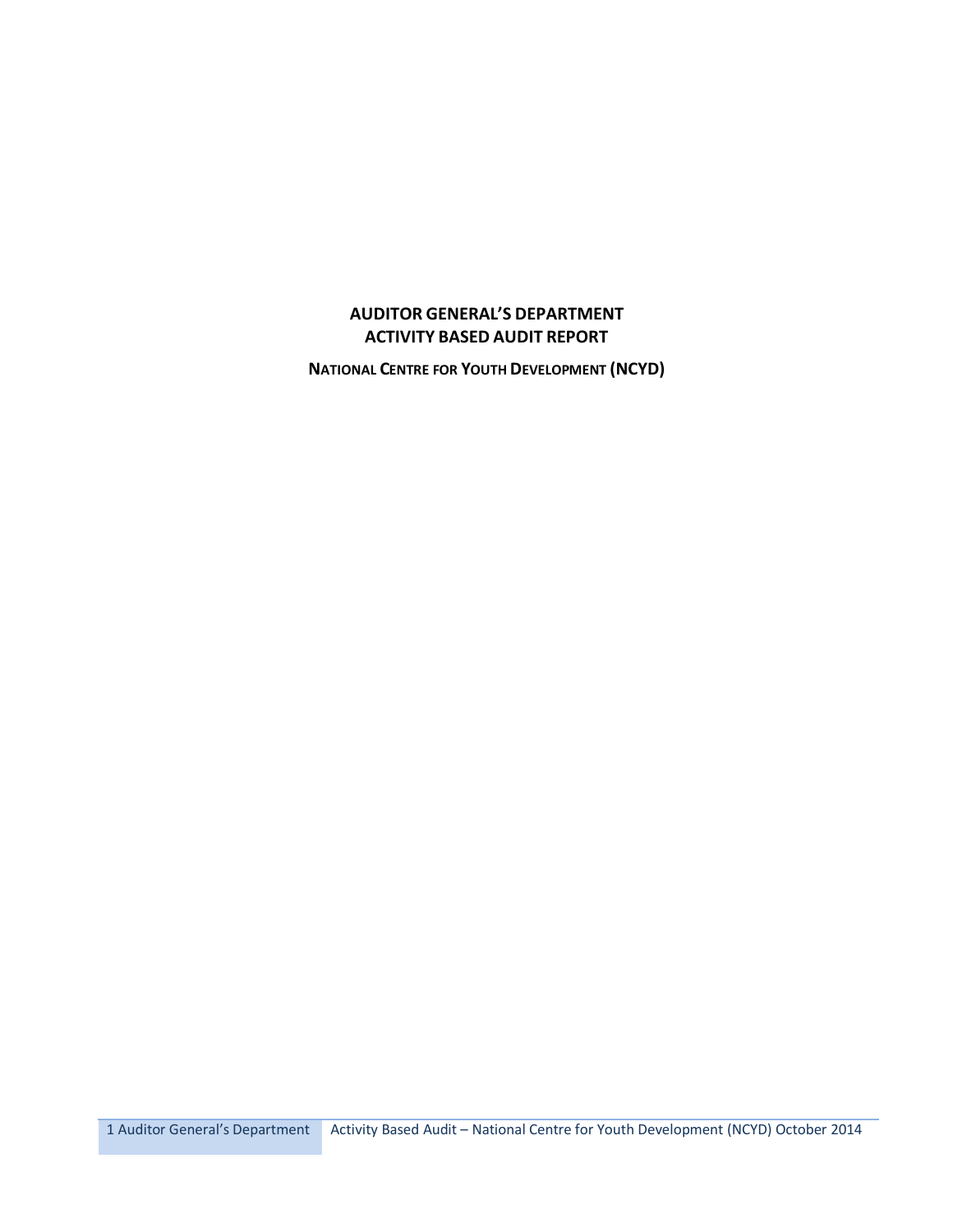The Auditor General is appointed by the Governor General and is required by the Constitution, Financial Administration and Audit Act, other sundry acts and letters of engagement, to conduct audits at least once per year of the accounts, financial transactions, operations and financial statements of central government ministries and departments, local government agencies, statutory bodies and government companies.

The Department is headed by the Auditor General, Pamela Monroe Ellis, who submits her reports to the Speaker of the House of Representatives in accordance with Section 122 of the Constitution of Jamaica and Section 29 of the Financial and Administration and Audit Act.

This report was prepared by the Auditor General's Department of Jamaica for presentation to the House of Representatives.



Auditor General of Jamaica Auditor General's Department 40 Knutsford Boulevard Kingston 5, Jamaica, W.I**.** www.auditorgeneral.gov.jm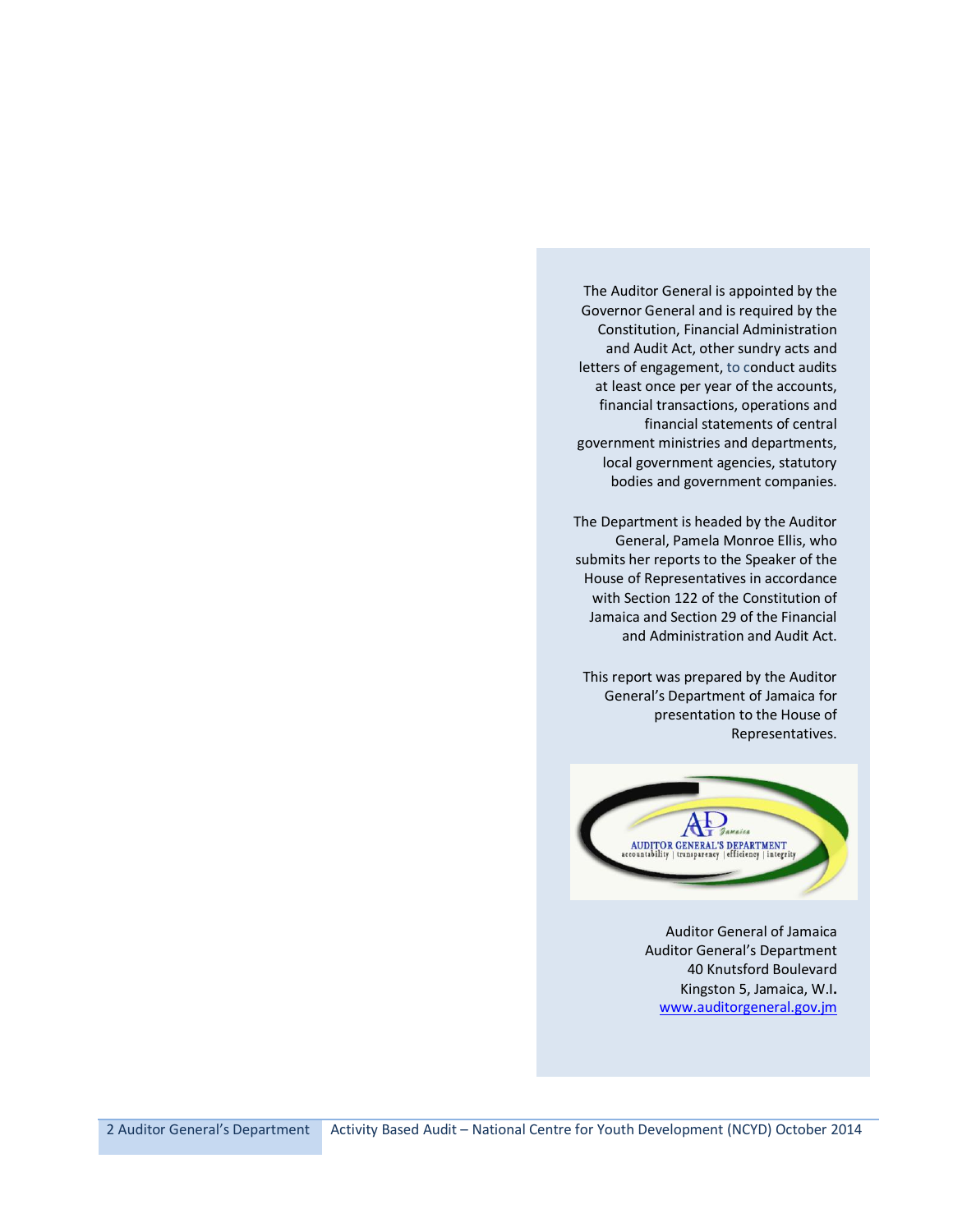# **Table of Contents**

| POLICY FRAMEWORK: RESEARCH, STRATEGIC PLANNING, MONITORING AND EVALUATION 13                                                                                                                                                                                                               |  |
|--------------------------------------------------------------------------------------------------------------------------------------------------------------------------------------------------------------------------------------------------------------------------------------------|--|
| NATIONAL STRATEGIC PLAN TO GUIDE THE REALIZATION OF THE POLICY GOALS WAS NOT DEVELOPED 15<br>NCYD DID NOT ACHIEVE 52 PER CENT OF TARGETS GEARED TOWARDS YOUTH DEVELOPMENT IN 2008-10  16<br>MECHANISM TO MONITOR AND EVALUATE YOUTH DEVELOPMENT PROGRAMME IS NON-FUNCTIONAL  17            |  |
|                                                                                                                                                                                                                                                                                            |  |
|                                                                                                                                                                                                                                                                                            |  |
| NCYD DESIGNED AND IMPLEMENTED ONLY ONE LONG-TERM PROGRAMME FOR VULNERABLE YOUTH SINCE 2004 18<br>SLOW IMPLEMENTATION OF "I SAY I" PROGRAMME FOR YOUTHS IN JUVENILE CORRECTIONAL FACILITIES 19<br>MORE YOUTHS, PARTICULARLY MALES, VISITED YICS FOR FREE COMPUTER AND INTERNET SERVICES  24 |  |
|                                                                                                                                                                                                                                                                                            |  |
| APPENDIX 1 NATIONAL YOUTH POLICY FOCAL AREAS, GOALS, PRIORITY GROUPS AND STRATEGIC OBJECTIVES  26                                                                                                                                                                                          |  |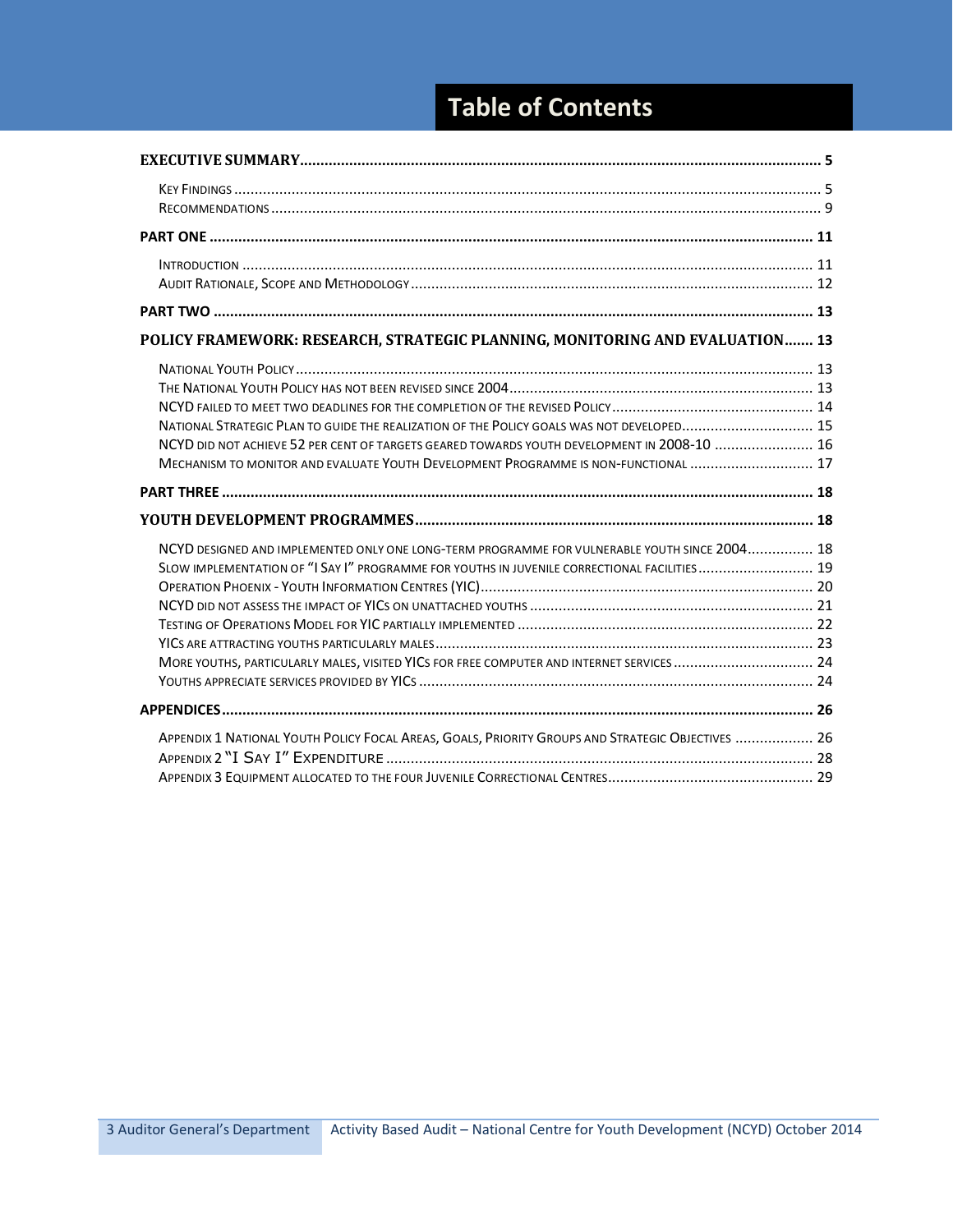**This page was intentionally left blank**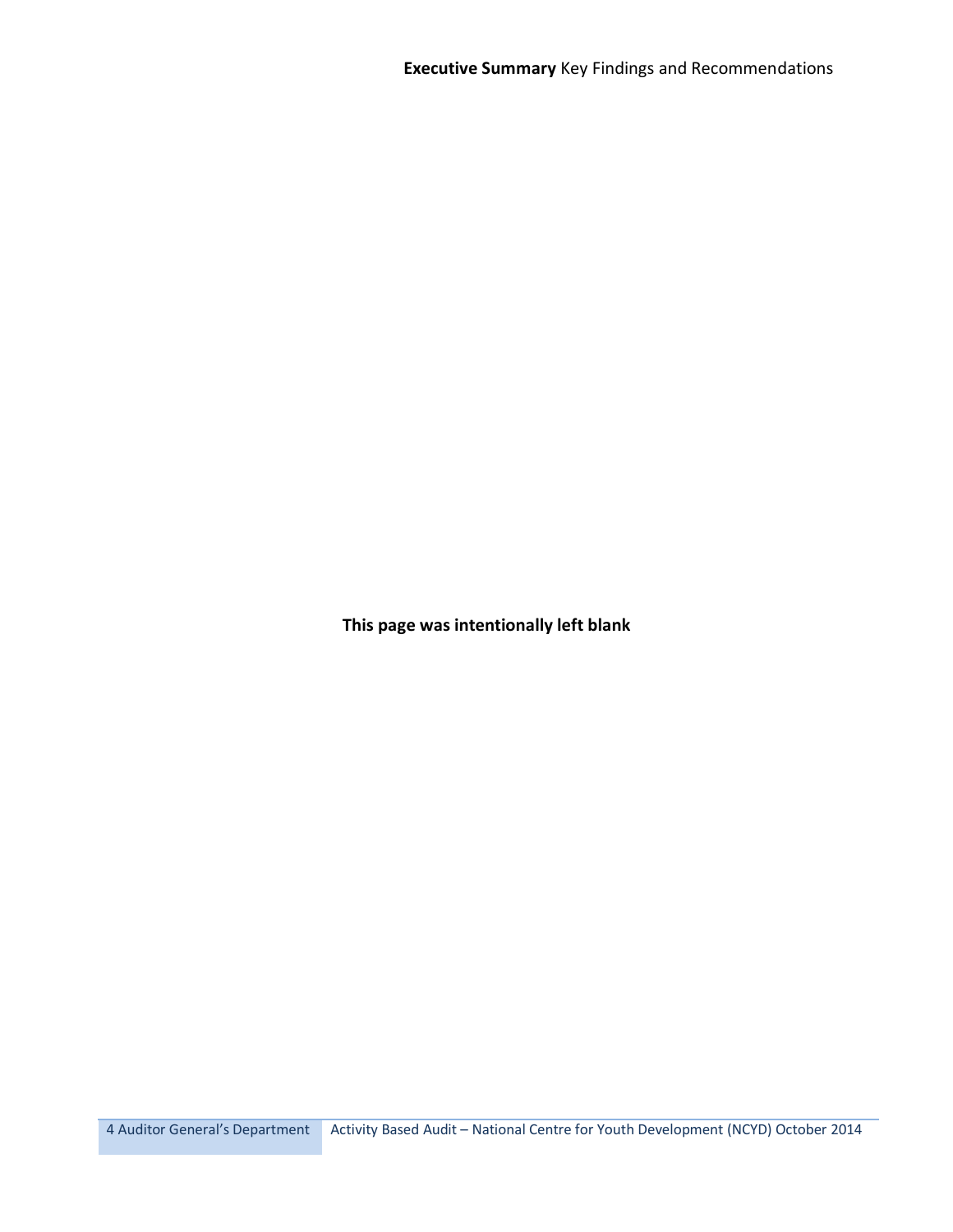# **Executive Summary**

The National Centre for Youth Development (NCYD) was established in the year 2000. NCYD, the lead agency for youth development in Jamaica, is mandated to facilitate the co-ordination and integration of programmes, services and activities geared towards youth development. NCYD is to recommend and design programmes to enhance and propel youth development. NCYD is a Unit within the Youth Division of the Ministry of Youth and Culture.

Jamaica is ranked at number seven overall on the Commonwealth Youth Development Index (YDI), September 2013, and placing number one in the Caribbean. Jamaica was also ranked number 22 on the Global Youth Development Index (GYDI).

The audit was conducted to determine whether NCYD is utilising its resources to contribute effectively to the development of vulnerable youths in Jamaica – through the strengthening of the overall framework for youth empowerment; and the implementation of innovative youth development programmes and initiatives. The audit focused on research, strategic planning, monitoring and evaluation and the management of youth development programmes.

The key findings are outlined in paragraphs 1 to 9.

# **Key Findings**

### **Policy Framework: Research, Strategic Planning, Monitoring and Evaluation**

**The goals outlined in the 2003 National Youth Policy were not fully realized; largely, because NCYD, the oversight body, did not coordinate key directives for the implementation of the Policy.** 

- **1. Ten years after the promulgation of the National Youth Policy, NCYD has not completed the required National Strategic Plan for Youth Development.** The National Strategic Plan should define how the National Youth Policy goals will be realized, establish monitoring and evaluation mechanisms, provide estimates of the costs associated with the Policy's implementation, the sources of funding, and the timeframe within which each aspect of the Policy will be achieved. NCYD presented a draft Strategic Plan for the period 2005 - 2010. In addition, the 2003 National Youth Policy mandates that the Policy should be reviewed every five years. The Policy has never been revised although the Ministry of Youth and Culture engaged the services of a Consultant, in September 2012, to spearhead the revision process. The revision process was originally slated for completion in June 2013. However, the scheduled completion date was extended to February 2014. The consultancy is yet to be completed.
- <span id="page-4-1"></span><span id="page-4-0"></span>**2. Multi-sectoral Steering Committee to monitor and evaluate the implementation of the National Youth Policy was non-functional.** The Policy named the members of a Multi-sectoral National Youth Development Steering Committee, which should be responsible to monitor and evaluate the implementation of the Policy, facilitate the design of the Strategic Plan for Youth Development and advocate for resources needed to implement the Policy. The Committee is also responsible to guide the required review of the Policy and to meet monthly to monitor and evaluate the process. The Policy also stated that NCYD is responsible for the coordination of the Committee meetings. We found that the Committee has not met since it was established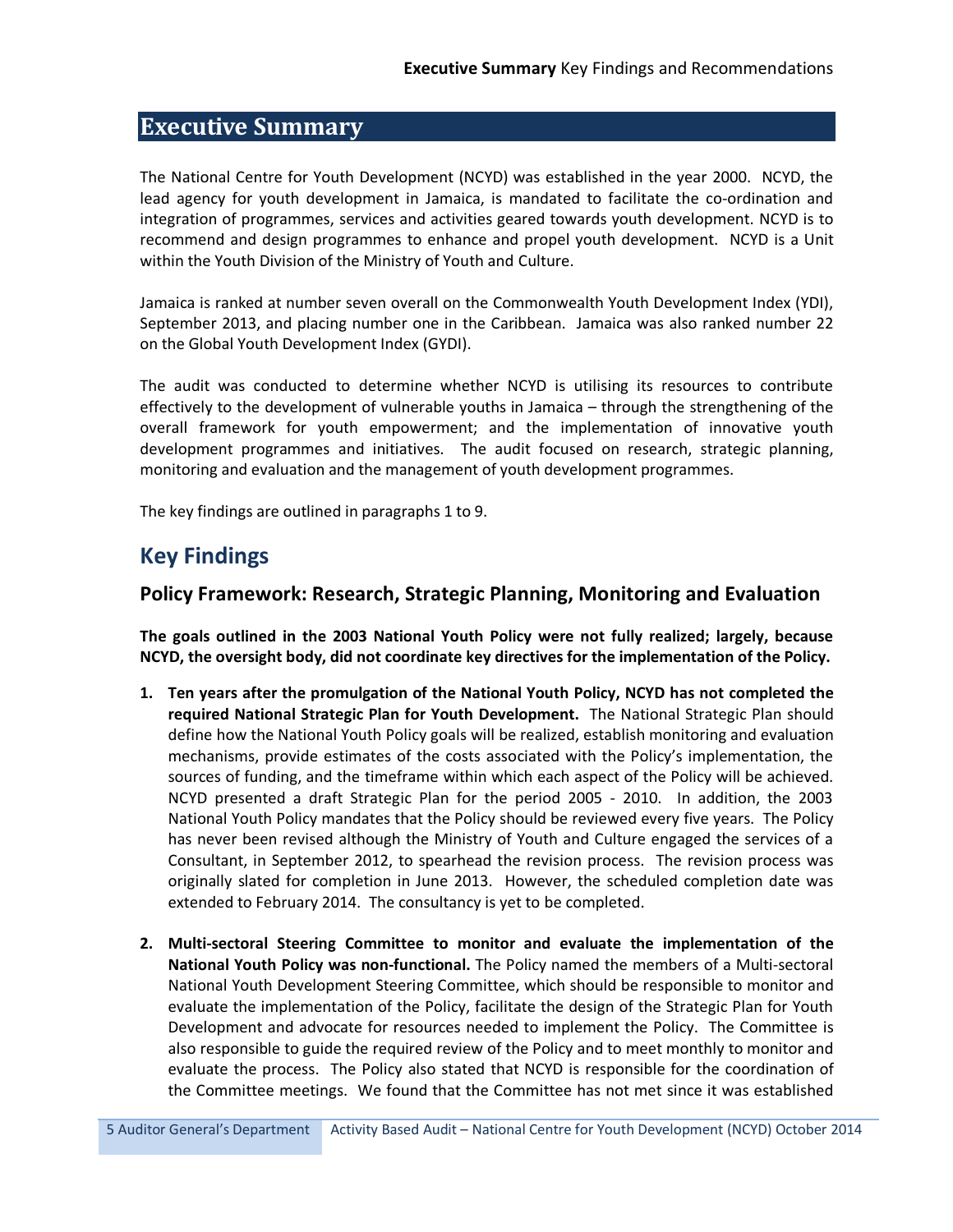in 2004. Consequently, NCYD is deprived of the expertise of the Committee in contributing to the achievement of the Policy objectives.

**3. NCYD did not achieve 53 (48 per cent) of the 111 youth development initiatives in its Corporate and Operational Plans and could not substantiate the 58 (52 per cent) reportedly achieved**. NCYD outlined a total of 111 youth development initiatives, 75 in the 2008-10 Corporate Plan and 36 in the Operational Plan for 2013-14. NCYD did not achieve 53 of the 111 youth development initiatives in focal areas such as, education and training, health, participation and empowerment, care and protection and living environments. For example, NCYD is yet to prepare the requisite Cabinet Submission for a youth employment strategy for companies pre-qualifying for Government contracts. In addition, NCYD also failed to develop and implement a programme to sensitize young people of their rights upon entry into an institution of care. Also, the study on taxi-drivers and school girls to develop strategies to address the issue of abuse remained outstanding. Further, NCYD could not substantiate the achievement of the other 58 initiatives reportedly completed. NCYD indicated that its performance was affected by inadequate budgetary support and structure. We noted that the Ministry of Finance has since approved an additional 32 positions to address the shortage of human capacity.

## **Youth Development Programmes**

**NCYD is not effectively fulfilling its mandate to coordinate the implementation of programmes targeting vulnerable groups and is not fully aware of the impact of Youth Information Centres (YIC) on unattached youths**.

**4. NCYD is not making concerted effort, through its own initiatives or stakeholder partnerships, to develop sustainable programmes targeting vulnerable groups.** The National Youth Policy named NCYD as the lead agency to coordinate the implementation of youth programmes. The Policy mandates NCYD to recommend and design programmes particularly to enhance and propel development among vulnerable youths. The Policy identifies vulnerable groups under six focal areas for priority attention. These vulnerable groups include youths living on the streets, youths with physical and mental disabilities, youths with special needs, youths in institutional care and unattached youths. However, we found that NCYD only designed and implemented one long-term youth development programme – Operation Phoenix. Operation Phoenix was designed to cater for unattached youths through Youth Information Centres (YICs). NCYD does not have in place any other sustainable programme specifically catering to other vulnerable groups. NCYD reported that programmes such as 'I Say I', 'Stop Light Bright' and Jamaica Youth Ambassadors were developed to cater for specific vulnerable groups. The 'I Say I' Youth Development Programme for youths in juvenile correctional facilities, designed in 2012, was not fully implemented. The 'Stop Light Bright' programme ceased one year after it was designed in April 2008 to cater specifically to those youths who engage in various activities at stop lights. The Jamaica Youth Ambassadors programme that was developed in 2000 seeks to develop youth leaders to represent the concerns of youths. This programme ceased in 2010. The absence of a structured framework, which should include an organisational structure, strategic action plan, monitoring and evaluation processes and clear goals and objectives may be the reasons that led to the cessation of the programmes.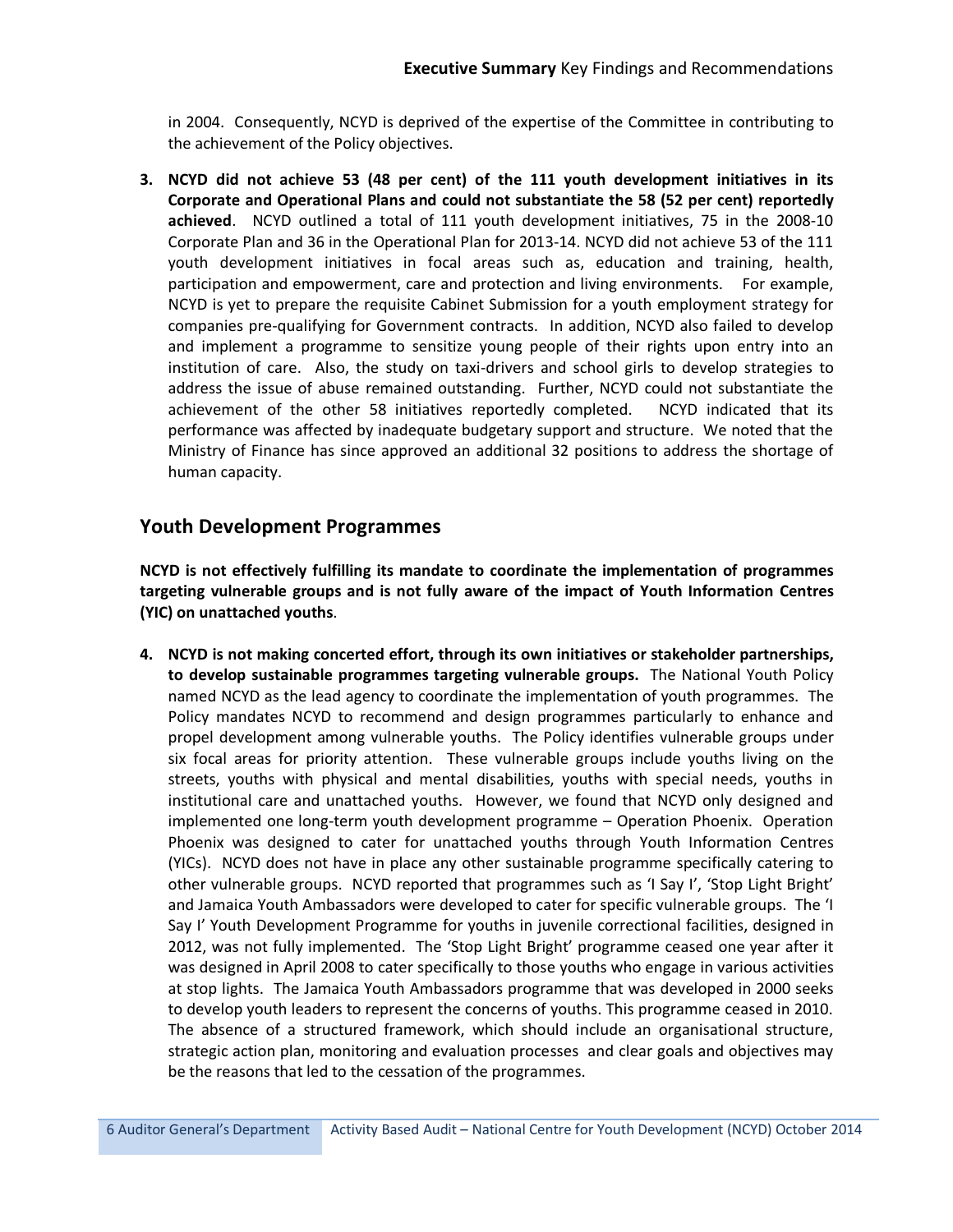- **5. NCYD has taken steps to implement the "I Say I" programme for youths in juvenile correctional facilities; training of the requisite personnel is required to ensure the sustainability of the programme.** NCYD in collaboration with the United Nations Children's Fund (UNICEF) designed a programme dubbed "I Say I" to engage most-at-risk youths, particularly those currently in juvenile correctional facilities. One of the objectives of the programme is to equip approximately 300 youth offenders with knowledge and skills, through performing arts and sports to assist in their successful re-entry into society. The programme aims to reduce the rate of recidivism<sup>1</sup> among youth offenders. NCYD is responsible for the implementation of the programme in Jamaica's four juvenile correctional facilities. UNICEF committed \$10 million in grant funding to the implementation of the programme over a two year period commencing December 2012. NCYD received a total of \$5 million, up to February 2013, from which it offset the cost of preparing an empowerment toolkit, creative arts and sports training manual and a baseline performance framework system report. NCYD procured musical equipment at a cost of \$93,000 and UNICEF further donated sports equipment to facilitate the execution of the programme. We observed that NCYD allocated some of the equipment to the four juvenile facilities. NCYD informed us that the equipment are being used to provide training to the juveniles in the correctional facilities' on-going rehabilitation programmes. However, we found that NCYD is yet to commence the required training of NCYD, correctional and probation officers to deliver the programme's contents to the juveniles in a more structured manner to ensure sustainability.
- **6. NCYD did not assess the impact of Youth Information Centre (YICs) on unattached youths.**  NCYD is not systematically assessing, evaluating and reporting on the impact of YICs on young people in Jamaica. NCYD established the first two YICs in Portmore and Saint Mary in July and November 2003 respectively. Since then, NCYD established eight YICs in other parishes. An evaluation and impact assessment of the Portmore and Saint Mary YICs was done in August 2004. However, no other evaluation or impact assessment was done for YICs. Information obtained from NCYD showed that over the five-year period, 2009 to 2013, a cumulative total of 237,890 young people utilized services and accessed various training programmes provided by six YICs. YICs also referred youths to various educational and training agencies. NCYD did not maintain disaggregated data detailing the number of users who accessed the different training programmes and services and those referred to various agencies over the period. We observed instances in which YICs submit this information, in their monthly reports, to NCYD; however, there is no evidence that NCYD collated and analysed the data to measure the impact of the various programmes on beneficiaries and monitor the progress of those referred to various agencies. As such, we were unable to determine how NCYD satisfies itself that YICs were achieving the intended objective and what data informs NCYD operational decisions.
- **7.** Our analysis of the usage patterns at two YICs, Portland and Saint Ann, shows more male users than female. In 2013, of the total usage of 31,977 youths at the two YICs, 17,807 (56 per cent) were males; while, 14,170 (44 per cent) were females. In addition, analysis of information obtained from the YIC's new recording system which commenced in June 2014, shows a total usage of 6,340 users at six YICs up to July 31, 2014. Of the 6,340 users, 3,878 (61 per cent) were males; while, 2,462 (39 per cent) were females. Further analysis shows that of the total usage of 6,340 users at the six YICs, 3,962 (63 per cent) visited the YICs to use the computer

 <sup>1</sup> **Recidivism** is the act of a person repeating an undesirable behaviour after he/she has either experienced negative consequences of that behaviour, or has been treated or trained to extinguish that behaviour.

<sup>7</sup> Auditor General's Department Activity Based Audit – National Centre for Youth Development (NCYD) October 2014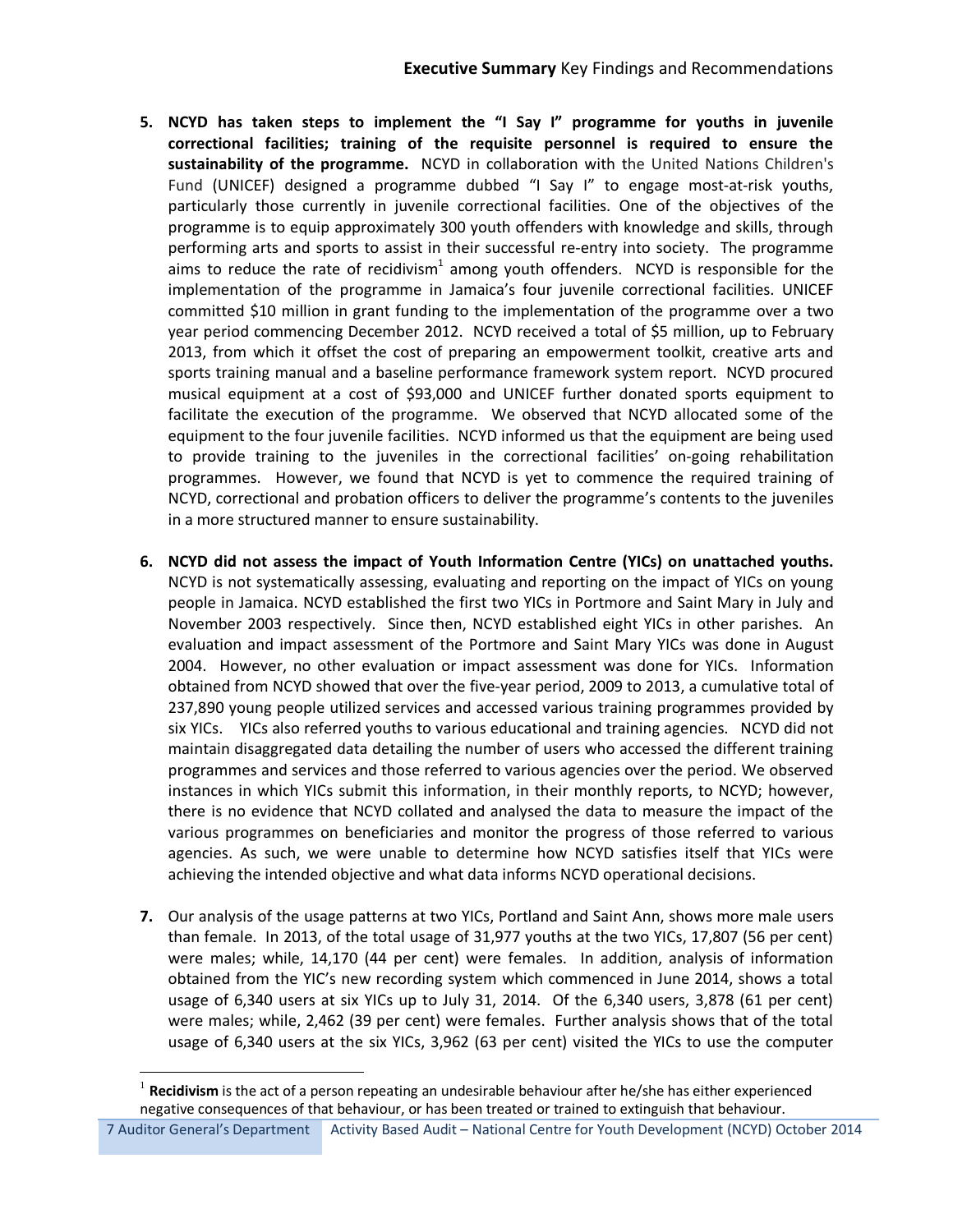and internet services; with 2,829 (71 per cent) of those being males. This high male usage pattern is a positive development as males are more vulnerable to certain negative behaviours. The high male usage provides NCYD with the opportunity to influence male participation in YIC's training programmes. We were not able to analyse the gender usage patterns over the five-year period, 2009-10 to 2013-14, for all YICs as NCYD did not present the complete set of data.

**8. Testing of Operations Model for YIC partially implemented.** NCYD and the Inter-American Development Bank (IADB) designed an Operations Model to provide a standard approach for the operation of all YICs. The model focuses on improvements in processes, outputs and outcomes and relies on qualitative as well as quantitative data. Among the strategic directions, outlined in the Operations Model, were the implementation of systems for monitoring, outcomes evaluation and impact assessment. NCYD was to test the Operations Model's seven strategic directions at two pilot sites, Portland and Saint Ann. Following which, an outcome evaluation and impact assessment should be conducted to determine the final design of the YIC Operations Model and the overall Framework for the operation of YICs. The pilot intervention was scheduled to be conducted over eight months, August 2013 to March 2014. However, NCYD did not implement the testing of the Operations Model at the two pilot locations. NCYD only commenced the new recording procedures under the Monitoring and Evaluation System at all YICs since June and July 2014. Consequently, YICs remained without a standard operational framework due to the delay in the testing and subsequent implementation of the full Model. The new recording procedures require all YIC users to complete a registration form that captures relevant data of each user. In addition, users must sign the daily register and indicate the type of service they require or programme they attend. This would allow NCYD to monitor and assess YICs usage pattern for the various services and programmes.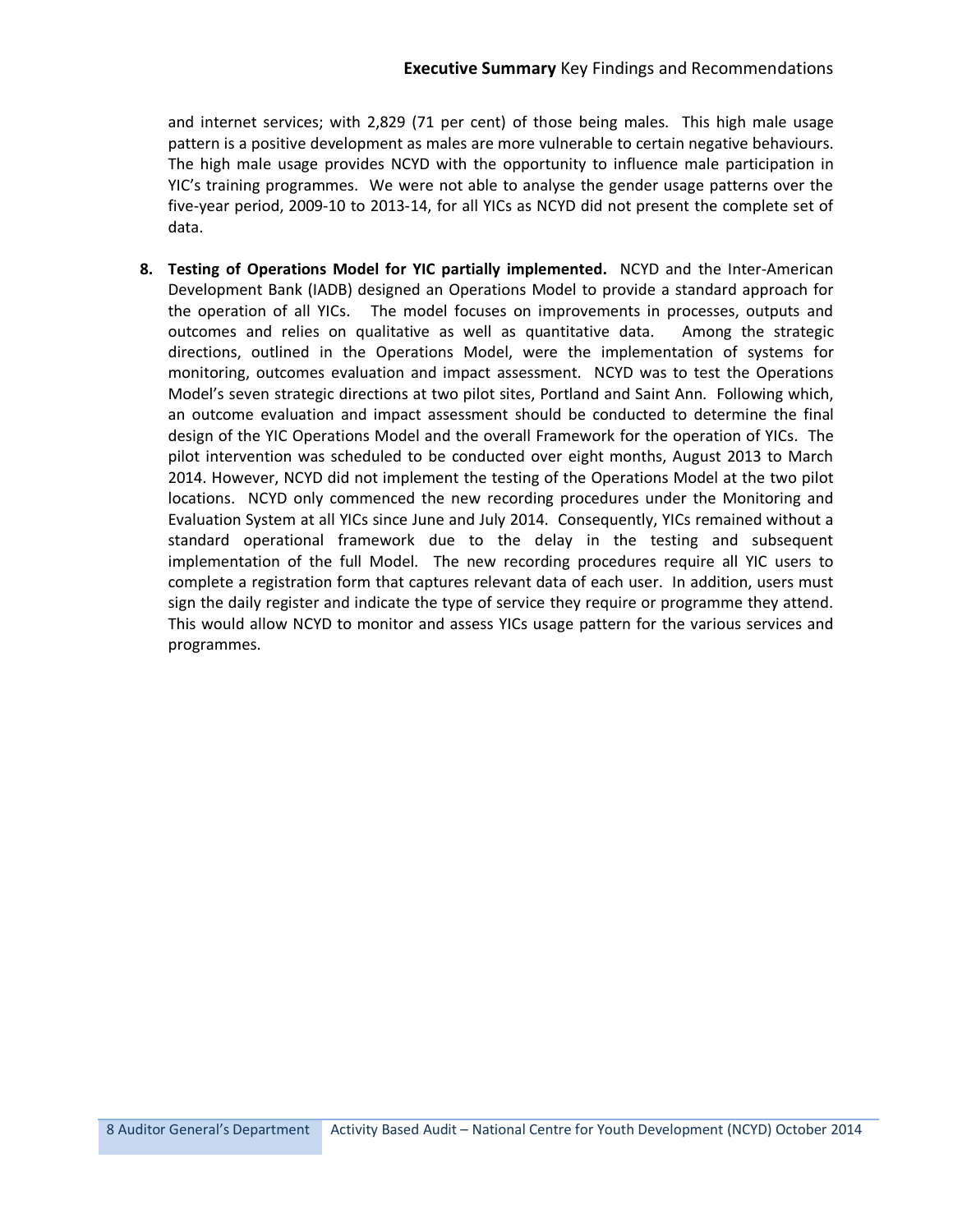### **Recommendations**

**In order to strengthen the overall framework for youth development and empowerment, NCYD and the portfolio Ministry should consider adopting the following recommendations:** 

- **1. Up to August 2014, a revised National Youth Policy was not in place**. NCYD, along with the Ministry of Youth, should ensure the urgent completion of the revised Policy for submission to the Cabinet for consideration and subsequently, Parliament for approval. Thereafter, NCYD should continue to work with stakeholders to ensure the timely development and implementation of the National Strategic Plan to achieve the Policy goals. The Strategic Plan should include an effective monitoring and evaluation system to allow thorough assessments and reviews of the targeted outcomes and outputs.
- **2. NCYD is not fully aware of the impact of YICs on unattached youths and YICs remained without a standard operational framework.** It is an immediate requirement of NCYD to review the need to implement the testing of the full Operations Model on a phased basis in all YICs. NCYD should also ensure the continued use of the new recording procedures under the Monitoring and Evaluation aspect of the Operations Model. NCYD should then collate and assess the data compiled within the first three to six months, with a view to determine the extent to which YICs are impacting vulnerable youths in their communities.
- <span id="page-8-0"></span>**3. NCYD is yet to fully implement the 'I Say I' Youth Development Programme**. We urge NCYD to urgently coordinate the training of the requisite personnel to execute the programme. NCYD should also continue to dialogue with UNICEF, and where possible other funding agencies, to ensure the sustainability of the programme.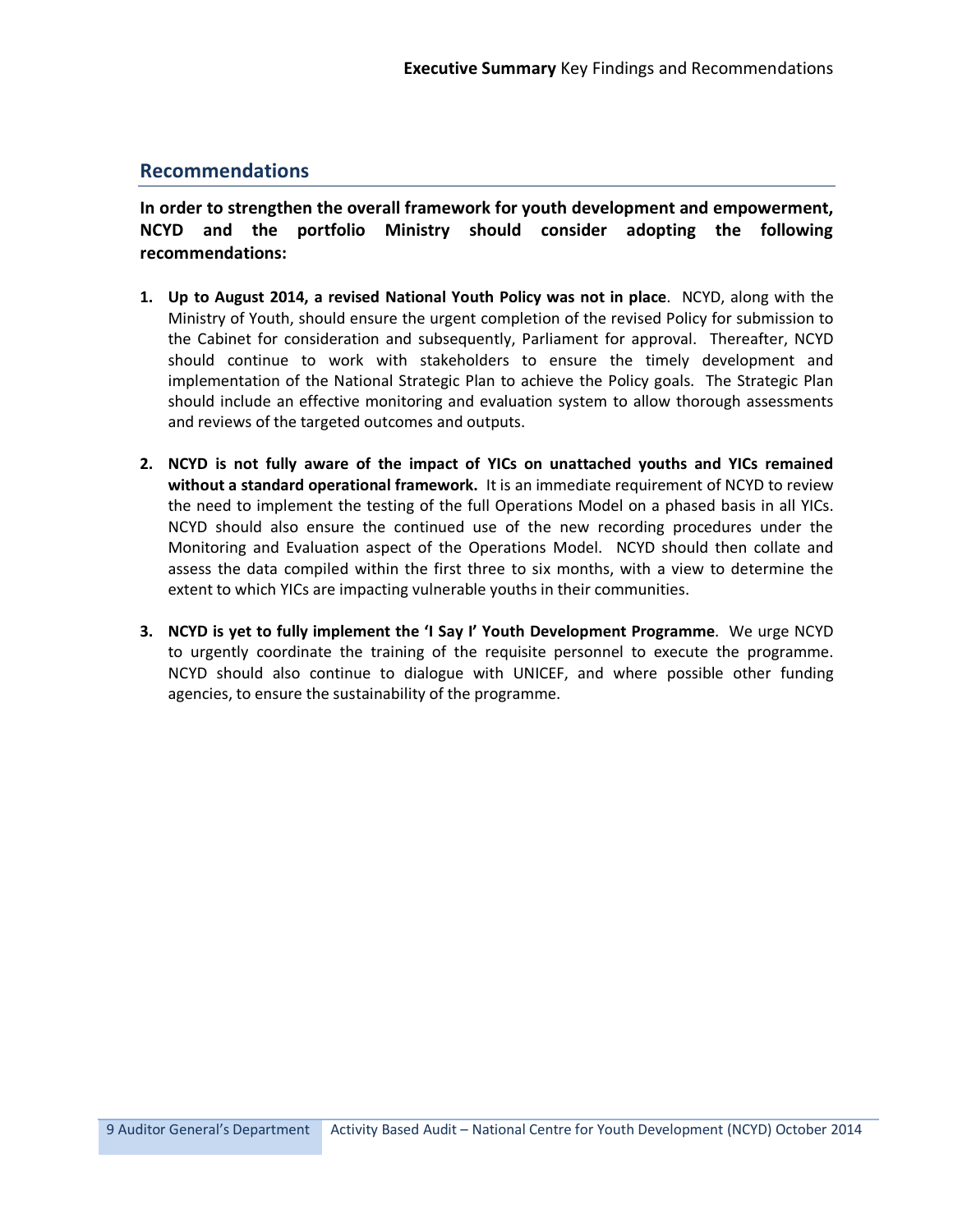**This page was intentionally left blank**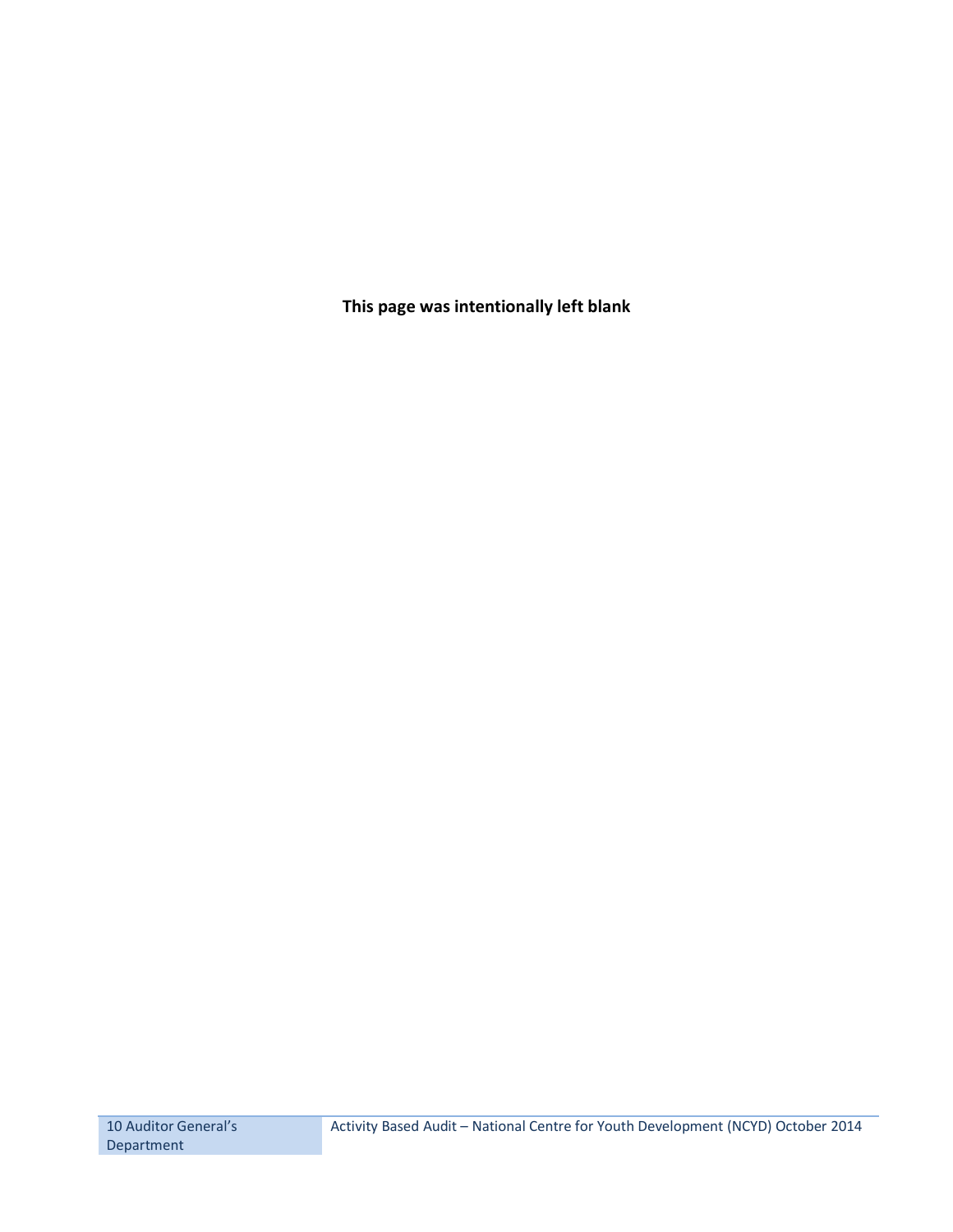# **Part One**

# Introduction

### **Establishment and Mission**

**1.1** National Centre for Youth Development (NCYD) was established in 2000 with responsibility for young people aged 15 to 24 years. NCYD is mandated to facilitate the coordination and integration of programmes, services and activities geared towards youth development and recommending and designing programmes to enhance and propel youth development. NCYD falls under the ambit of the Ministry of Youth and Culture. NCYD maintains a strong presence on internet social networks and promotes its programmes and services on its website and through printed materials brochures, newsletters. The public awareness initiative of NCYD is largely boosted by Youth Empowerment Officers (YEO) employed to Youth Information Centres (YICs). YEOs play a major role in information dissemination.

**1.2** The mission of NCYD is "To provide leadership for youth development through partnership with stakeholders in research, policy development, advocacy, information dissemination and monitoring with a belief in youth inclusion, rewarding excellence and passion in service to Jamaica's youth" In addition, NCYD through its vision statement aims to be "An interdependent, dynamic, youth – centric organization, fulfilling the needs of Jamaica's youth, empowering them to attain their maximum potential, where love of self, country and fellowman is customary, thus creating a solid foundation for the country's future."

### **National Youth Policy**

**1.3** The National Youth Policy developed in 1994 and revised in 2003 seeks to define a common vision and framework for youth development; articulate the roles and responsibilities of youths in their personal and national development; and serve as a tool for advocating youth development issues. The primary functions of the NCYD include policy formulation and strategic planning, research, information dissemination, monitoring and evaluation, programme management and empowerment and participation.

### **Commonwealth Youth Development Index**

<span id="page-10-1"></span><span id="page-10-0"></span>Jamaica was ranked at number seven overall on the Commonwealth Youth Development Index (YDI), September 2013 and number one in the Caribbean. Jamaica ranked at number 22 on the Global Youth Development Index (GYDI). The YDI is a composite index comprised of 15 key indicators, which collectively measure youth development in 170 countries and 51 of the 54 Commonwealth countries. The YDI compared the environment of young people, aged 15 to 29, across five key areas: health, education, employment, civic participation and political participation.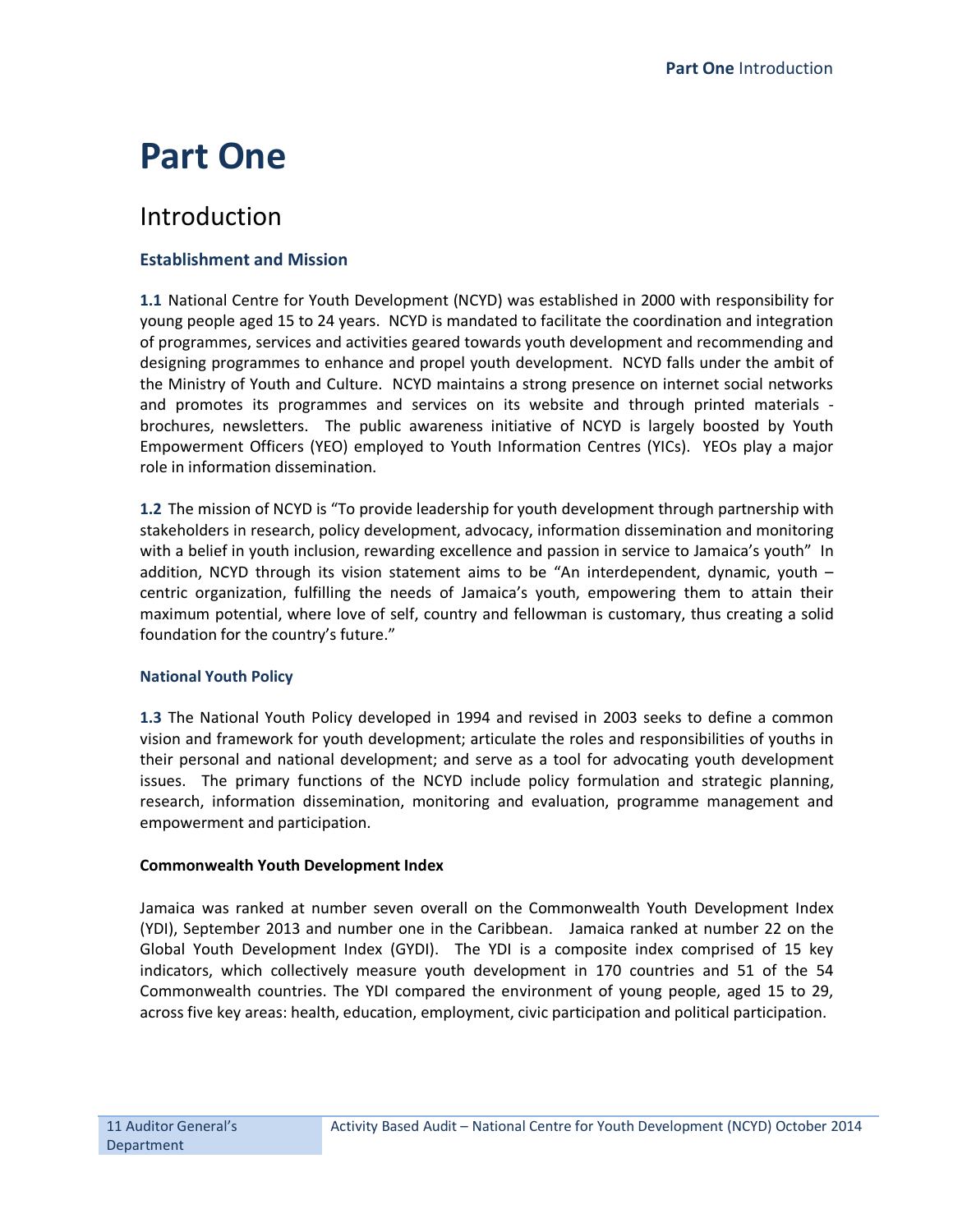### **Budgetary Support**

**1.4** Over the four-year period, 2009-10 to 2012-13, NCYD was allocated \$439.8 million for recurrent expenses. However, NCYD's actual expenditure over the period was \$402 million **(Figure 1)**.

# **Figure 1** NCYD Budget and Actual Expenditure 2009-10 to 2013-14

| \$'000<br>\$′000<br>\$'000<br>\$'000<br>\$′000<br>\$'000<br>439.788<br>80.684<br>77.886<br>87.000<br>75.000 | Grants/Expenditure        | Total | 2013-14 | 2012-13 | 2011-12 | 2010-11 | 2009-10 |
|-------------------------------------------------------------------------------------------------------------|---------------------------|-------|---------|---------|---------|---------|---------|
|                                                                                                             |                           |       |         |         |         |         |         |
|                                                                                                             | <b>Budget - Recurrent</b> |       |         |         |         |         | 119.218 |
| <b>Actual Expenditure</b><br>73.010<br>104.494<br>402.132<br>86.064<br>66.852<br>71.712                     |                           |       |         |         |         |         |         |

**Source:** Figures taken from certified appropriation accounts

### **Audit Rationale, Scope and Methodology**

**1.5** Information obtained from the Planning Institute of Jamaica (PIOJ) showed that youths aged 15-24 years, number approximately 530,400, or some 20 per cent of the total population of 2.7 million as at 2013. The statistics also revealed that youths within the 16-25 age group represents 52 per cent of the total number of persons involved in crime for 2013, with males accounting for 97 per cent. Further, unemployment rate among the youth population (14-24 age group) was 33 per cent as at 2012.

<span id="page-11-0"></span>**1.6** We conducted an Activity Based Audit to determine whether NCYD is utilising its resources to contribute effectively to the development of vulnerable youths in Jamaica – through the strengthening of the overall framework for youth empowerment; and the implementation of innovative youth development programmes and initiatives. Our audit was planned and conducted in accordance with the Government Auditing Standards, which are applicable to Performance Audit and issued by the International Organization of Supreme Audit Institutions (INTOSAI). The planning process involved gaining a thorough understanding of the operations of NCYD and developing an issue analysis which focused on the primary functions of NCYD. Our assessment is based on the review of internal and external documents, interviews with senior management and staff, site visits, observations and analysis of information provided by NCYD.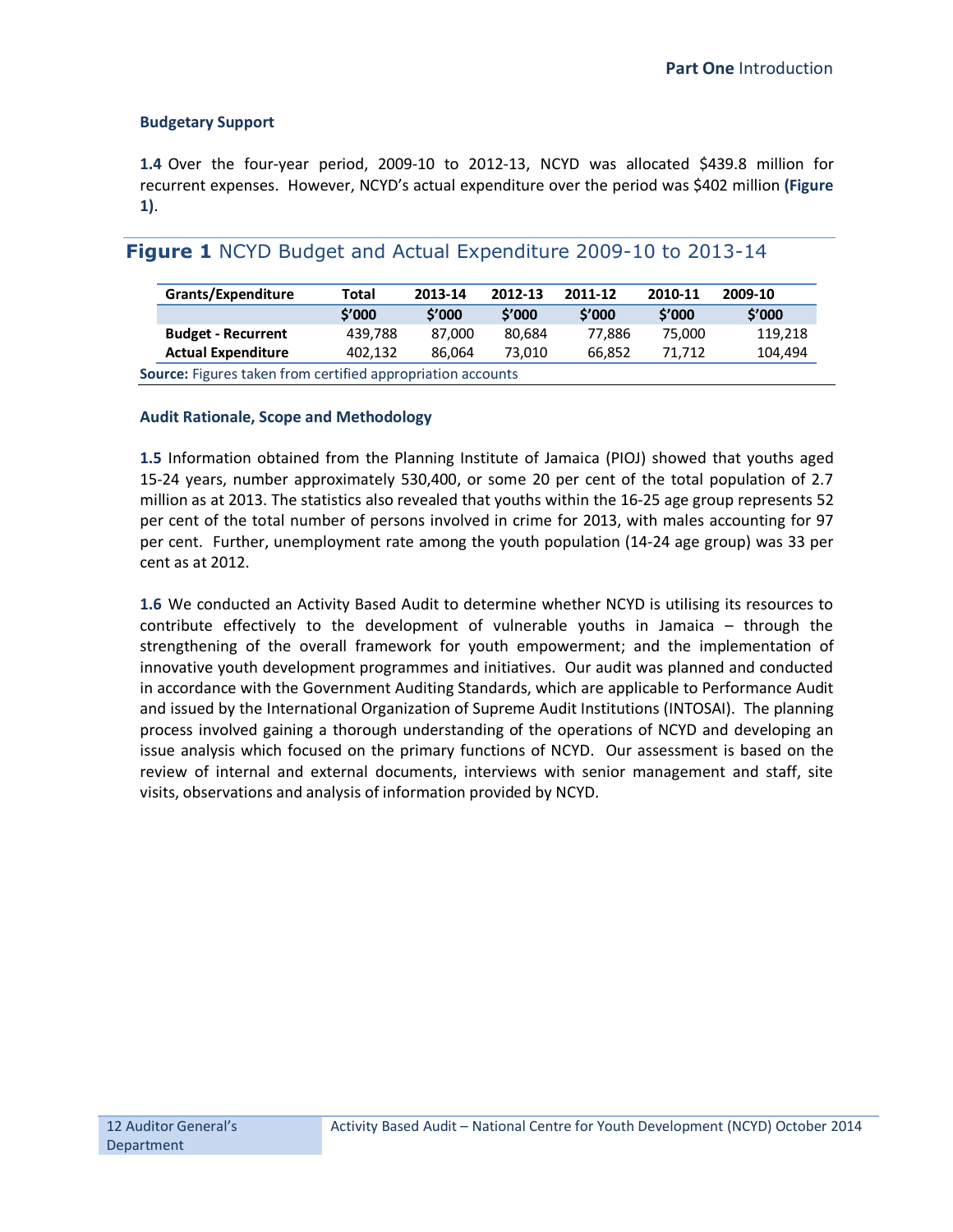# **Part Two**

# Policy Framework: Research, Strategic Planning, Monitoring and Evaluation

### **National Youth Policy**

**2.1** The first National Youth Policy for Jamaica was developed in 1994. The policy was revised in 2004. The Policy seeks to define a common vision and framework for youth development; articulate the roles and responsibilities of youth in their personal and national development; and serve as a tool for advocating youth development issues. This coincides with Jamaica's vision 2030 to create a secure future for the vulnerable population in ensuring that:

- i. each child has equal opportunity to develop his or her full potential through access to the best care, affection and protection; and
- ii. youth are empowered to contribute meaningfully in building and strengthening the communities to which they belong

The goal of the Policy is to:

- i. foster a culture of positive youth development and participation in decision making around activities that affect the lives of youth;
- ii. increase the capacity of service providers to provide accessible, relevant and high quality services for young people and their families; and
- iii. guide the development of a multi-sectoral approach to youth development in Jamaica.

### **The National Youth Policy has not been revised since 2004**

**2.2** Acknowledging that youth development is a dynamic process, the 2004 National Youth Policy mandates that the Policy should be reviewed every five years; to ensure that the Policy goals are relevant to the situation of young people. However, up to August 2014, a revised Policy was not in place. NCYD indicated that delay in completing the review of the National Youth Policy resulted from a June 2013 policy decision to merge the National Youth Service (NYS) and NCYD. However, this could not have affected the five-year revision of Policy, which should have been done in 2008 and 2013. At the date of this report the merger had not come into effect.

### **NCYD conducted research to inform the Policy revision process**

<span id="page-12-3"></span><span id="page-12-2"></span><span id="page-12-1"></span><span id="page-12-0"></span>**2.3** In 2012, NCYD prepared a Situation Analysis on Jamaican Youth, a Youth Mainstreaming Manual and Strategy and Situation Analysis to inform the priorities to be advanced within the revised Policy. The situation analysis of youth forms part of a four pronged research process, which also comprises the National Youth Survey, the electronic inventory of youth service providers and programmes and a gap analysis. NCYD completed the National Youth Survey in 2010; but did not provide evidence of the completed electronic inventory of youth service providers and programmes and the gap analysis, despite our request **(Figure 2)**. The Youth mainstreaming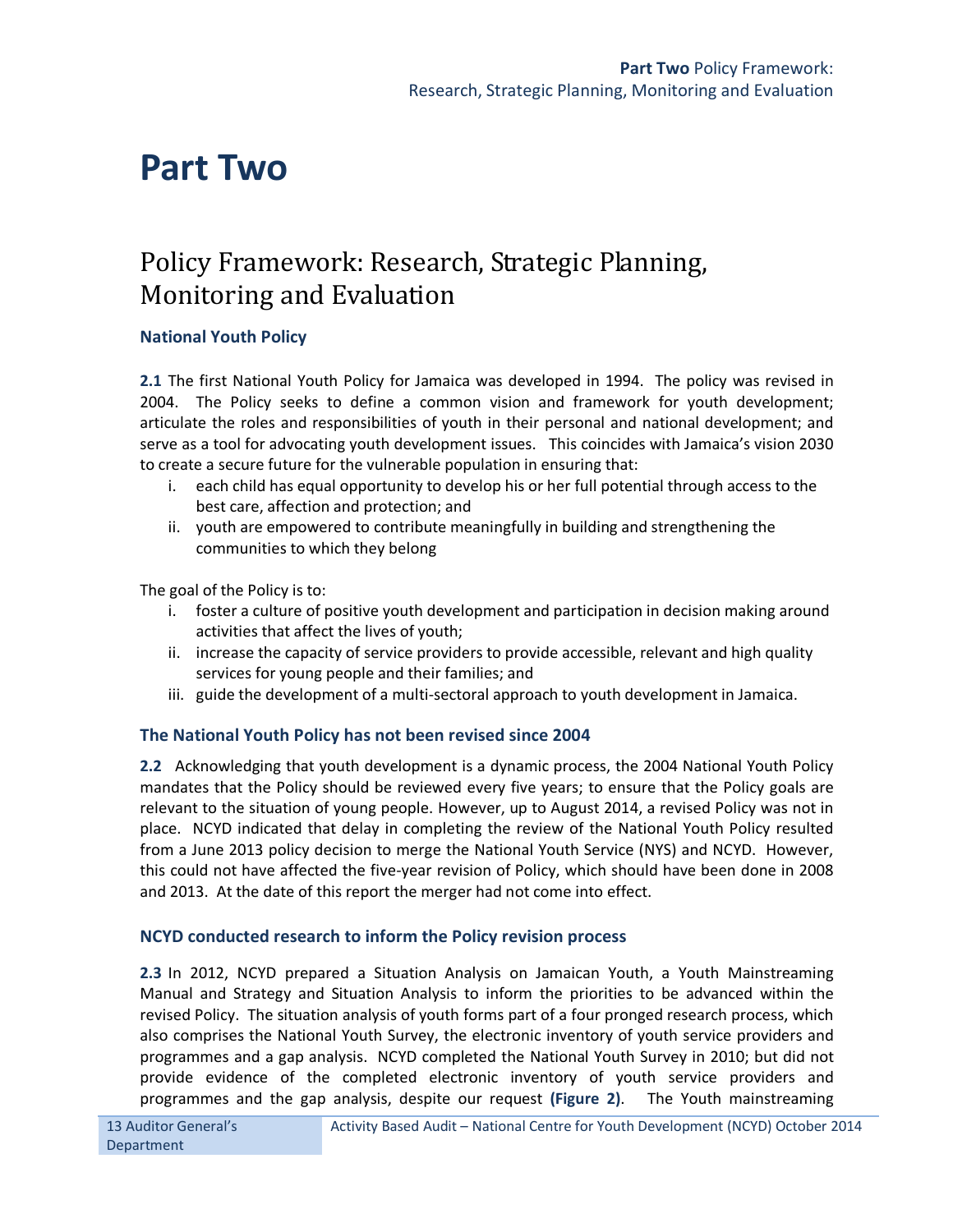manual and strategy documents detail how NCYD will work with stakeholders to incorporate the concerns and potential of youth into the mainstream of Jamaica's development efforts. These activities, to support the revision of the Policy, were financed under a loan agreement between the Inter-American Development Bank (IADB) and the GOJ.

# **Figure 2** NCYD conducted research to inform the development of the revised National Youth Policy

| No. | Research                                                                                                                                                   | Date Completed |
|-----|------------------------------------------------------------------------------------------------------------------------------------------------------------|----------------|
|     | An electronic inventory of youth service providers and programmes and a gap<br>analysis of such programmes;                                                | Not provided   |
|     | A comprehensive review of existing research about youth and a qualitative study of<br>the current situation of youth nationally -Situational Analysis 2012 | 2012           |
| 3   | The National Youth Survey 2010- a quantitative data collection of response to issues<br>that affect their development;                                     | 2010           |
| 4   | Development of instruments to support mainstreaming of youth issues in<br>government programmes - National Youth Mainstreaming Strategy & Manual           | 2010           |

**NOTE:** These researches provide the basis for the Concept Paper, which the Human Resource Committee (HRC) of Cabinet considered on November 20, 2013.

**Source:** National Centre for Youth Development

### **NCYD failed to meet two deadlines for the completion of the revised Policy**

**2.4** NCYD engaged the services of a Consultant, in September 2012, to spearhead the Policy review process at a contract cost of \$22 million. The initial contracting period, for the completion of the Policy review process, was June 2013. However, in a Cabinet Submission dated November 20, 2013, NCYD sought Cabinet's approval for the strategic activities that will be undertaken to revise the National Youth Policy. NCYD noted in the Cabinet Submission that the consultancy period was extended to February 2014. The extension was to facilitate stakeholders and policy consultations.

**2.5 Figure 3** outlines eight specific deliverables under the agreement. Five of the deliverables were completed up to October 2013. NCYD informed us that the consultation process is ongoing and that the Draft Green Paper dated May 8, 2013 was being considered by the portfolio Ministry, before submission to the Human Resource Committee (HRC) of Cabinet for approval. NCYD indicated that efforts are being made to present the revised Policy to Cabinet by November 2014.

### **Figure 3** Consultancy agreement deliverables

| <b>Items</b> | <b>Deliverables</b>                                        | <b>Status</b>           |
|--------------|------------------------------------------------------------|-------------------------|
|              | Work Plan for Assignment                                   | Completed November 2012 |
|              | Interim Report                                             | Completed November 2012 |
| 3            | Preparation of Concept Paper                               | Completed May 8, 2013   |
| 4            | Preparation of Draft Green Paper                           | Completed June 2013     |
| 5            | <b>Resource Mobilization Training Workshops</b>            | Completed October 2013  |
| 6            | National Stakeholders and High Level Policy Consultations  | Commenced December 2013 |
|              | Finalization of Draft Green Paper and supporting documents | Not Completed           |
| 8            | Presentation of White Paper to Parliament                  | Not Completed           |

<span id="page-13-0"></span>Activity Based Audit – National Centre for Youth Development (NCYD) October 2014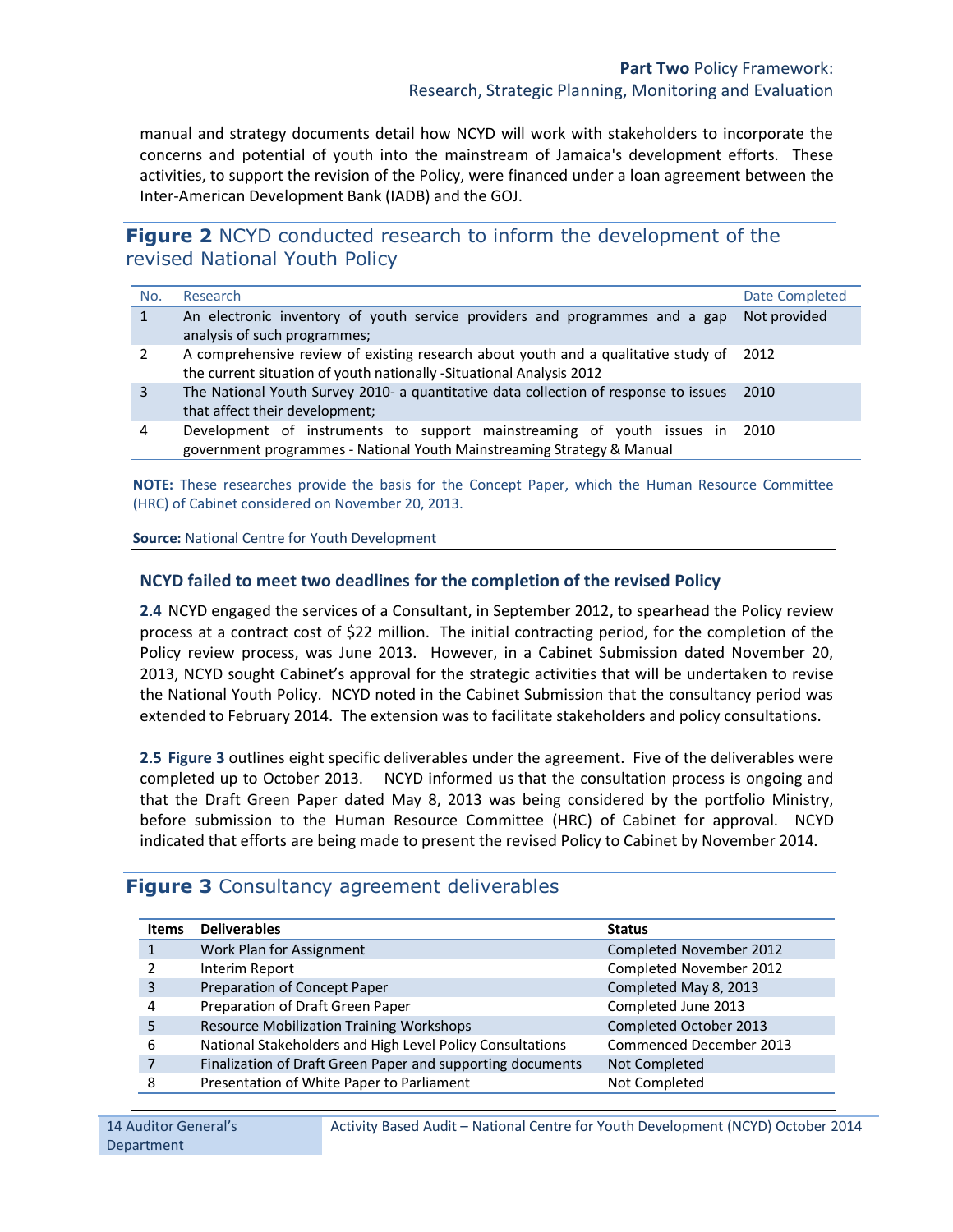**2.6** In September 2012, NCYD established a Sectoral Technical Policy Oversight Committee, comprising experts in relevant fields, to provide technical advice to the Policy revision process. **Figure 4** details the specific requirements of the Committee. The Terms of Reference requires the Committee to meet on an on-going basis for the duration of the consultancy contract period. However, we observed that the Committee held only four meetings between March and June 2013. We found no evidence that the Committee met since then.

# **Figure 4** The specific requirements of the Committee

Provide technical backstopping to the entire process and ensure the respective partners provide support to the process

Act as Technical Advisors as it specifically relates to their areas of expertise

Assess and monitor the progress of the activities and make necessary recommendations geared towards strengthening the process.

Review of the entire process highlighting strengths and possible limitations/challenges and make recommendations to address them.

Support the timely movement of the policy documents through the various stages of the policy process. **Source:** Terms of Reference - Sectoral Technical Policy Oversight Committee

**2.7** We observed that NCYD paid \$15 million to the Consultant for specific deliverables under the contract. A breakdown of the payment is shown in **(Figure 5)**.

# **Figure 5** Breakdown of consultancy expenses

| Tranches       | <b>Deliverables and Reimbursable Expenses</b>                                                                                                                                                 | Percentage | <b>Contract</b> | Actual       |
|----------------|-----------------------------------------------------------------------------------------------------------------------------------------------------------------------------------------------|------------|-----------------|--------------|
|                |                                                                                                                                                                                               |            | <b>Amounts</b>  | payments     |
| $\mathbf{1}$   | Detailed plan of work                                                                                                                                                                         | 20%        | \$3,287,900     | \$3,287,400  |
| $\overline{2}$ | Inception and interim reports                                                                                                                                                                 | 20%        | \$3,287,900     | \$3,287,400  |
| 3              | Draft Green Paper, Plans/Strategy and Methodology for various<br>workshops and meetings, training plans and manuals, Preliminary<br>and final reports of mobilization training and workshops. | 15%        | \$2,465,925     | \$3,287,900  |
| 4              | Draft environmental report; Final Mid-Term reports, Green<br>Paper, Mobilization Plan and workshop handbook, Monitoring<br>and Evaluation and Strategic Plan.                                 | 25%        | \$4,109,875     | \$3,287,900  |
| 5              | Upon submission and acceptance White Paper and documents;<br>process to ensure that the National Youth policy is gazetted.                                                                    | 15%        | \$2,465,925     | $\Omega$     |
| 6              | Final payment upon acceptance of White Paper by Cabinet                                                                                                                                       | 5%         | \$821,975       | 0            |
|                | Reimbursable Expenses                                                                                                                                                                         |            | \$5,118,432     | \$1,929,920  |
|                | Total expenses                                                                                                                                                                                | 100%       | \$21,557,932    | \$15,080,520 |
|                | <b>Source: National Centre for Youth Development</b>                                                                                                                                          |            |                 |              |

### **National Strategic Plan to guide the realization of the Policy goals was not developed**

<span id="page-14-0"></span>**2.8** The 2004 National Youth Policy noted, "The Policy will be supported by a National Strategic Plan for Youth Development (NSPYD) which will act as the guide to its implementation over the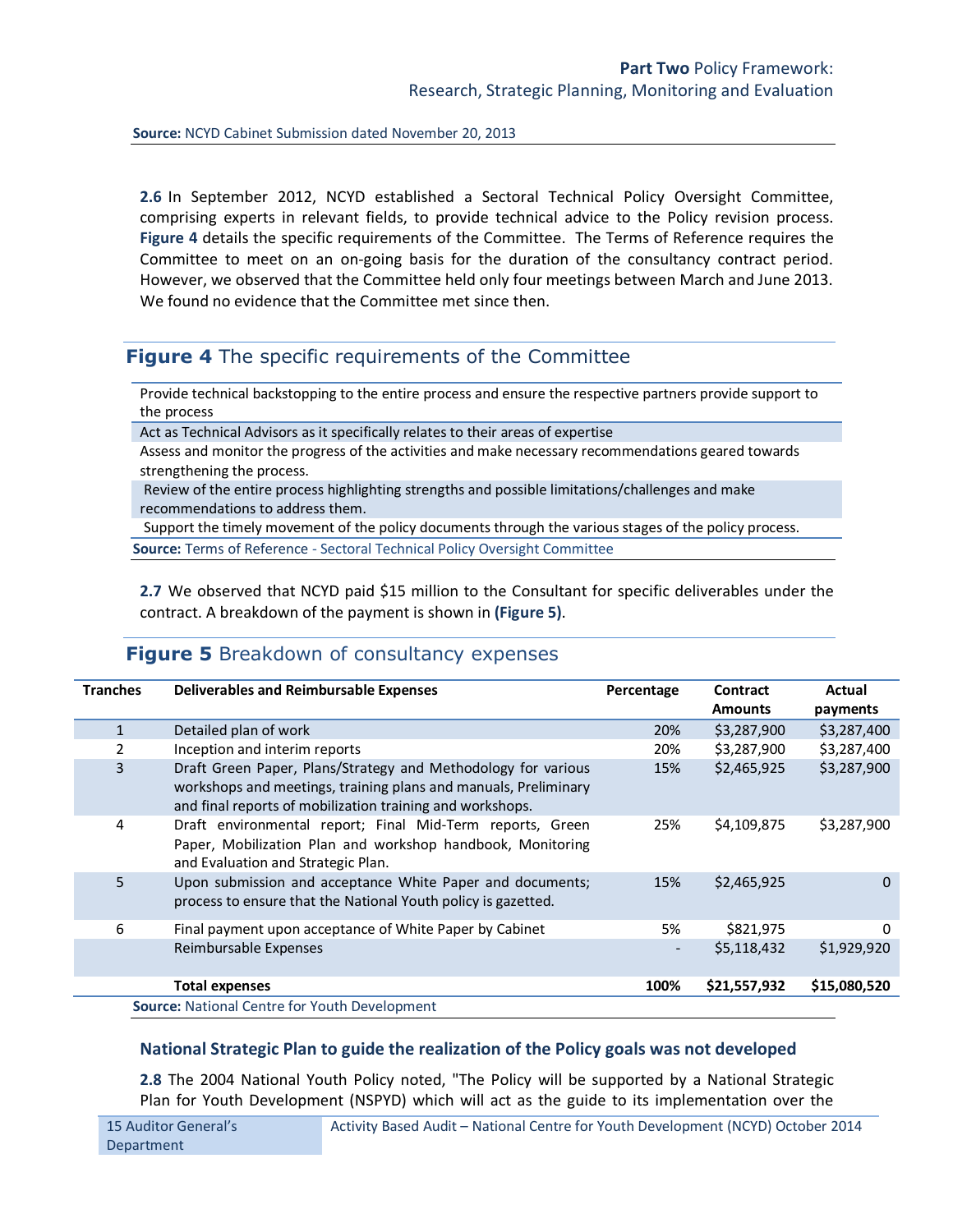next five to ten years." This Strategic Plan should define how the Policy goals will be realized, establish monitoring and evaluation mechanisms, provide estimates of the costs associated with the Policy's implementation, the sources of funding, and the timeframe within which each aspect will be achieved. The Strategic Plan should also serve as the key guide to monitoring NCYD output. NCYD is responsible for the implementation of the Policy and the coordination and implementation of the National Strategic Plan.

**2.9** The review will examine progress made in achieving the indicators defined by the Plan of Action. NCYD should also facilitate the formation of a multi-sectoral approach to youth development with the creation of a National Youth Policy Steering Committee with representatives from over twenty-eight organizations - including critical government ministries and selected youth development organizations. The Policy lists the twenty-eight organizations to be represented on the committee to promote this multi-faceted approach. The responsibilities of the Committee include:

- 1. Facilitating the design of the National Strategic Plan for Youth Development;
- 2. Monitoring and evaluating the implementation process; and
- 3. Advocating for resources needed to implement the Policy

**2.10** Ten years after Cabinet approved the 2004 National Youth Policy, NCYD has not finalized the required National Strategic Plan for Youth Development. The Strategic Plan is still in the draft stage. We obtained a copy of the draft Plan 2005 - 2010. NCYD could not indicate the data used by the portfolio Ministry to inform the proposed youth development programmes and initiatives that were included NCYD's 2008-2010 Corporate Plan. Therefore, we were unable to determine whether the targets for youth development programmes were developed using a holistic and multi-sectoral approach as required by the National Youth Policy. The multi-sectoral approach to youth development would strengthen the mechanisms for coordination and collaboration among representatives of youth-serving organizations from all sectors of the society.

## **NCYD did not achieve 52 per cent of targets geared towards youth development in 2008- 10**

**2.11** We requested NCYD corporate plans for the five year period, 2009 to 2014. However NCYD only provided the Corporate Plan for 2008-2010 and Operational Plan 2013-2014. As such, we were not able to review NCYD's performance for the period 2011 and 2012. In the Corporate Plan for 2008-2010, NCYD outlined 75 targeted activities geared towards youth development under five focal areas. These are education and training, health, participation and empowerment, care and protection and living environments **(Figure 6)**. NCYD agreed that 39 (52 per cent) of the 75 youth development targets were not met. For example, under the focal area employment and entrepreneurship, NCYD is yet to prepare the requisite Cabinet Submission for a youth employment strategy for companies pre-qualifying for Government contracts. In addition, under the focal area care and protection, NCYD also failed to develop and implement a programme to sensitize young people of their rights upon entry into an institution of care. Also, the proposed study on taxidrivers and school girls to develop strategies to address the issue of abuse is still outstanding.

<span id="page-15-0"></span>**2.12** We attempted to confirm some of the 36 targets purportedly achieved by NCYD but were unable to do so, as NCYD failed to present the evidence to facilitate the verification. For instance, one of the targeted outcomes under the focal area employment and entrepreneurship, NCYD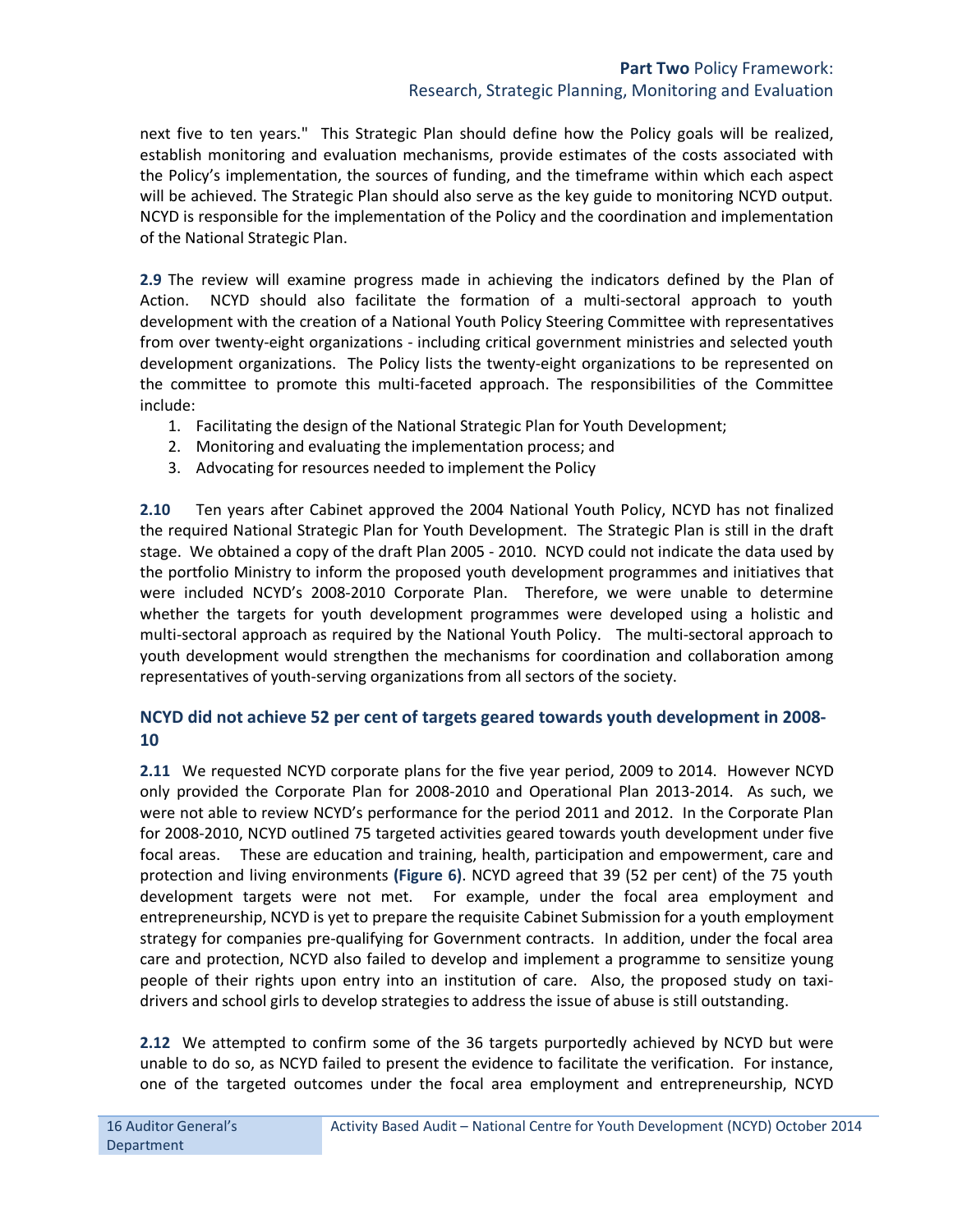## **Part Two** Policy Framework: Research, Strategic Planning, Monitoring and Evaluation

proposed to refer 20 persons per parish, per month, to the National Youth Service or HEART/NTA and also proposed to conduct at least one empowerment session per quarter on career development in all parishes. Considering the lapse of between 2010 and 2014, we attempted to verify some of the 22 targets reported by NCYD as being achieved from the 2013- 2014 Operational Plan. However, NCYD still failed to present the requisite evidence.

# **Figure 6** Outcome assessment of NCYD Corporate Plan 2008-2010

| <b>Focal area</b>               | Total targets Not done Not verified |       |      |
|---------------------------------|-------------------------------------|-------|------|
| <b>Education and Training</b>   | 8                                   |       |      |
| Employment and entrepreneurship | 6                                   |       |      |
| Health                          | 11                                  | 6     |      |
| Participation and empowerment   | 37                                  | 22    | 15   |
| <b>Care and Protection</b>      | 13                                  | q     | 4    |
| Total                           | 75                                  | 39    | 36   |
| Percentage                      | 100%                                | (52%) | (48% |

**Source:** AuGD analysis of NCYD Corporate Plan 2008-2010

**2.13** In addition, we found that NCYD did not achieve 14 (39 per cent) of the 36 targets outlined in the 2013-14 Operational Plan. These include a programme to build the capacity of YIC users for peer education and advocacy on gender based violence. Also NCYD did not coordinate the training and certification of YIC's Empowerment Officers in programme development and design, use of youth engagement empowerment toolkit, entrepreneurship, among other things.

### **Mechanism to monitor and evaluate Youth Development Programme is non-functional**

<span id="page-16-0"></span>**2.14** The National Youth Development Steering Committee is responsible to monitor and evaluate the implementation of the National Youth Policy, facilitating the design of the National Strategic Plan for Youth Development and advocating for resources needed to implement the Policy. The Committee is required to meet monthly to guide this monitoring and evaluation process. NCYD is responsible for the coordination of the Committee meetings. We found that the Committee has not met since it was established in 2004. Consequently, as required by the National Youth Policy, NCYD does not have in place an effective mechanism to provide continuous review and monitoring of current youth development programmes – including the Operation Phoenix (Youth Information Centres).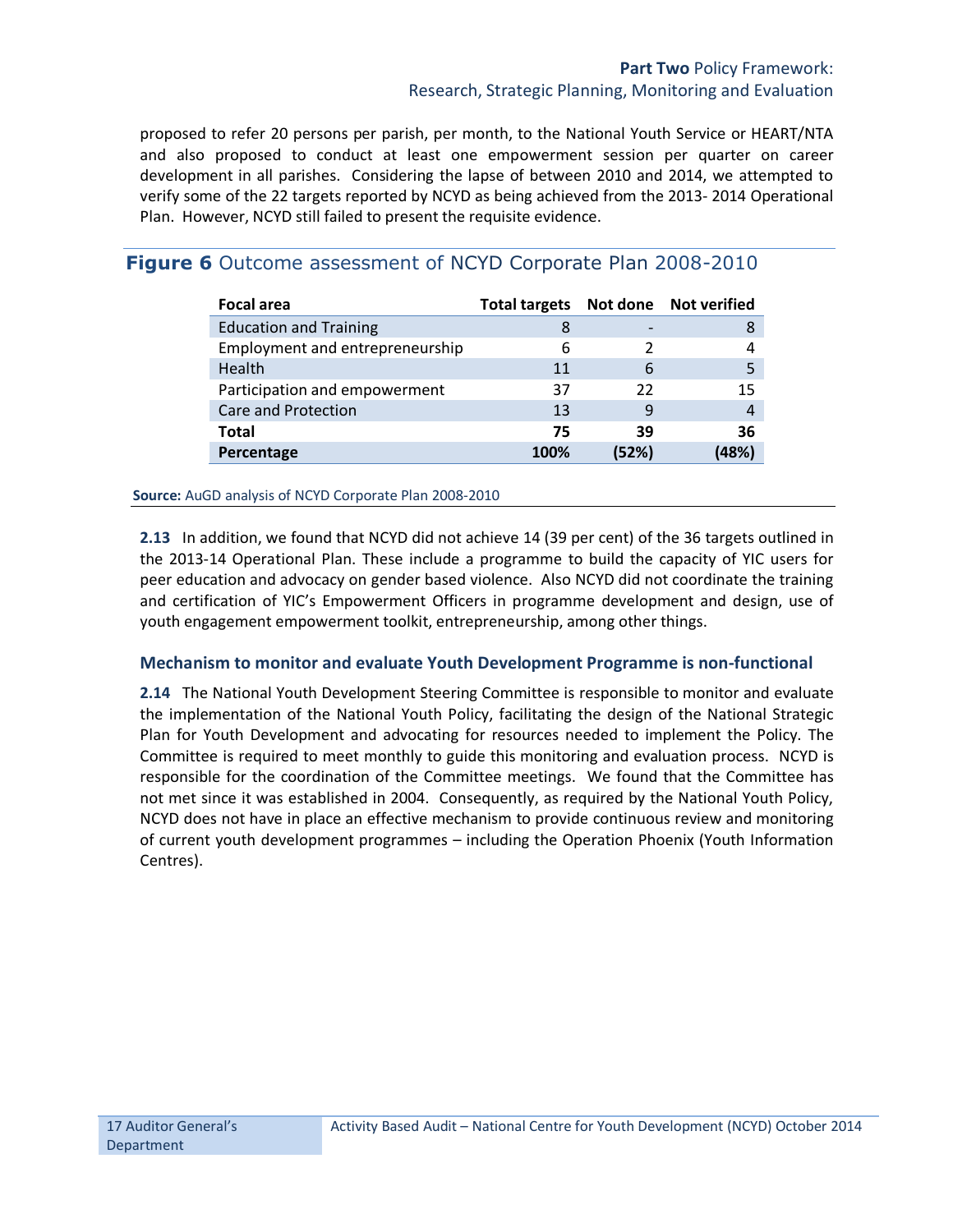# **Part Three**

# Youth Development Programmes

**3.1** One of the objectives of Jamaica's vision 2030 is to create a secure future for the vulnerable population. Vision 2030 seeks to ensure that youths are empowered to contribute meaningfully in building and strengthening the communities to which they belong. The National Youth Policy identifies vulnerable groups under six focal areas for priority attention **(Appendix 1).** NCYD is the lead agency for youth development in Jamaica. The Policy mandates NCYD to recommend and design programmes particularly to enhance and propel development among vulnerable youths. NCYD is required to ensure that the design and implementation of youth development programmes are supported by appropriate research and are coordinated, monitored and evaluated to determine their impact and relevance.

**3.2** NCYD also partnered with stakeholders in executing two short-term initiatives and one programme. These are the Rural Youth Employment (RUYE), Creating Entrepreneurs and Business Opportunity (CEBO) initiatives and Diageo-Bars to go programme. These programmes only lasted for periods up to three months. Thirty young people participated in CEBO; while 4,014 participated in the Diageo-Bars to go programmes. NCYD did not provide the number of participants in the RUYE initiative. NCYD did not assess these initiatives and programme to determine their impact on participants. In addition, NCYD provides technical and advisory support to three youth organizations. These are the National Youth Council of Jamaica, the National Secondary Students Council and the Jamaica Union for Tertiary Students.

### **NCYD designed and implemented only one long-term programme for vulnerable youth since 2004**

**3.3** NCYD is not making concerted effort, through its own initiatives or stakeholder partnerships, to develop sustainable programmes targeting vulnerable groups. Since 2003, NCYD only designed and implemented one long-term youth development programme – Operation Phoenix. Operation Phoenix was designed to cater for unattached youths through Youth Information Centres (YICs). NCYD does not have in place any other sustainable programme specifically catering to, for example, youths living on the streets, youths with physical and mental disabilities, youths with special needs, and youths in institutional care. We note that NCYD is yet to achieve its 2008-10 Corporate Plan objectives to develop a programme to sensitize young people of their rights upon entry into institutional care; and to establish a youth arm of the Jamaica Advisory Council to reflect the views of young people in institutional care.

<span id="page-17-2"></span><span id="page-17-1"></span><span id="page-17-0"></span>**3.4** NCYD reported that programme such as 'I Say I', 'Stop Light Bright' and Jamaica Youth Ambassadors Programme were developed to cater for specific vulnerable groups identified in the National Youth Policy. The 'I Say I' Youth Development Programme for youths in juvenile correctional facilities was designed in 2012. While, 'Stop Light Bright' (April 2008) should cater specifically to those youths who engage in various activities at stop lights, however, the programme ceased after a year. The Jamaica Youth Ambassadors Programme developed in 2000, seeks to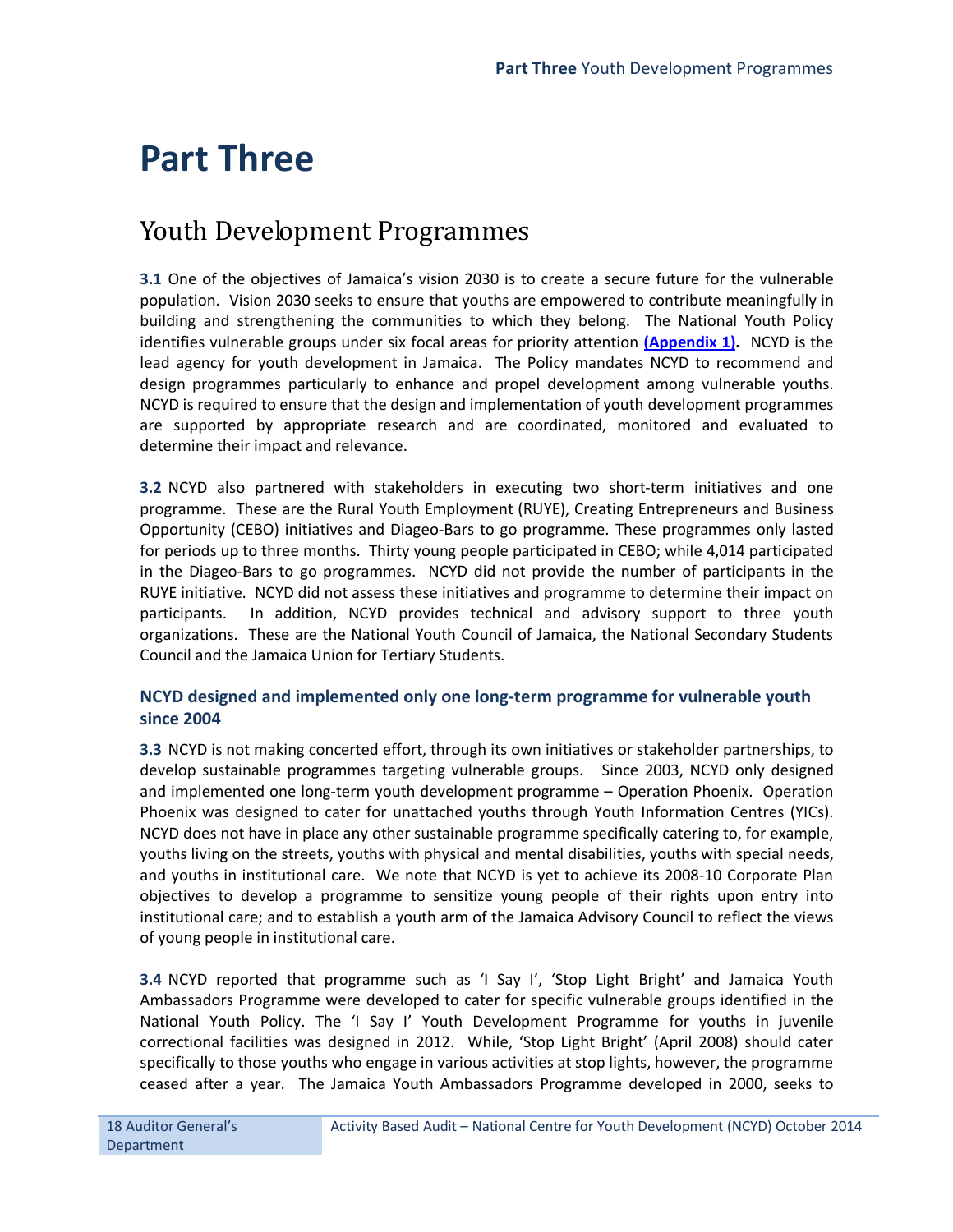develop youth leaders to represent the concerns of youths ceased in 2010. We observed that NCYD did not develop adequate framework for the operation of the programmes to ensure their sustainability. In a SWOT Analysis of the Youth Ambassadors Programme, NCYD identified the absence of an organisational structure, strategic action plan, monitoring and evaluation framework and unclear goals and objectives as some of the weakness which led to the cessation of the Programme **(Figure 7)**. NCYD indicated that its performance was affected by inadequate budgetary support and structure. We noted that the Ministry of Finance has since approved an additional 32 positions to address the shortage of human capacity.

| No.                     | <b>Youth Development</b>      | NCYD's        | <b>Project Owner</b>   | <b>Observation</b> | <b>Duration</b> |
|-------------------------|-------------------------------|---------------|------------------------|--------------------|-----------------|
|                         | <b>Programmes</b>             | Involvement   |                        |                    |                 |
| $\mathbf{1}$            | <b>Operation Phoenix</b>      | <b>Direct</b> | <b>NCYD</b>            | Operational        | Continuous      |
| 2                       | "I Say I" Youth Development   | Direct        | <b>NCYD</b>            | Not Fully          | Continuous      |
|                         | Programmes                    |               |                        | Implemented        |                 |
| $\overline{\mathbf{3}}$ | Jamaica Youth Ambassadors     | <b>Direct</b> | <b>NCYD</b>            | Ceased             | 10 years        |
|                         | Programme                     |               |                        |                    |                 |
| 4                       | Stop Light Bright             | Direct        | <b>NCYD</b>            | Ceased             | One year        |
| 5                       | <b>Rural Youth Employment</b> | Provides      | Ministry of            | <b>Not</b>         | <b>Three</b>    |
|                         | Programme (RUYE)              | Participants  | Agriculture            | Operational        | months          |
| 6                       | Creating Entrepreneurs and    | Provides      | CARICOM                | <b>Not</b>         | Five-day        |
|                         | <b>Business opportunity</b>   | Participants  |                        | Operational        | workshop        |
|                         | Programme (CEBO)              |               |                        |                    |                 |
| $\overline{7}$          | Diageo Bars to Go             | Provides      | <b>Private Partner</b> | <b>Not</b>         | Three           |
|                         |                               | Participants  |                        | Operational        | months          |

### **Figure 7** Current Youth Development Programmes

**Note:** A programme is any initiative that last over three months

**Source:** Information provided by NCYD

### **Slow implementation of "I Say I" programme for youths in juvenile correctional facilities**

**3.5** The National Youth Policy identified youths at risk of juvenile delinquency as one of the priority groups for care and protection. NCYD in collaboration with the United Nations Children's Fund (UNICEF) designed a programme dubbed "I Say I" to engage most-at-risk youth particularly those currently in juvenile correctional facilities. One of the objectives of the programme is to equip approximately 300 youth offenders with knowledge and skills, through performing arts and sports, which will help in their successful re-entry into society **(Figure 8)**. The programme aims to reduce the rate of recidivism<sup>2</sup> among youth offenders. NCYD is responsible for the implementation of the programme in Jamaica's four juvenile correctional facilities, Hilltop, Rio Cobre, South Camp Road and Metcalfe Street.

<span id="page-18-0"></span><sup>&</sup>lt;sup>2</sup> Recidivism is the act of a person repeating an undesirable behaviour after he/she has either experienced negative consequences of that behaviour, or has been treated or trained to extinguish that behaviour.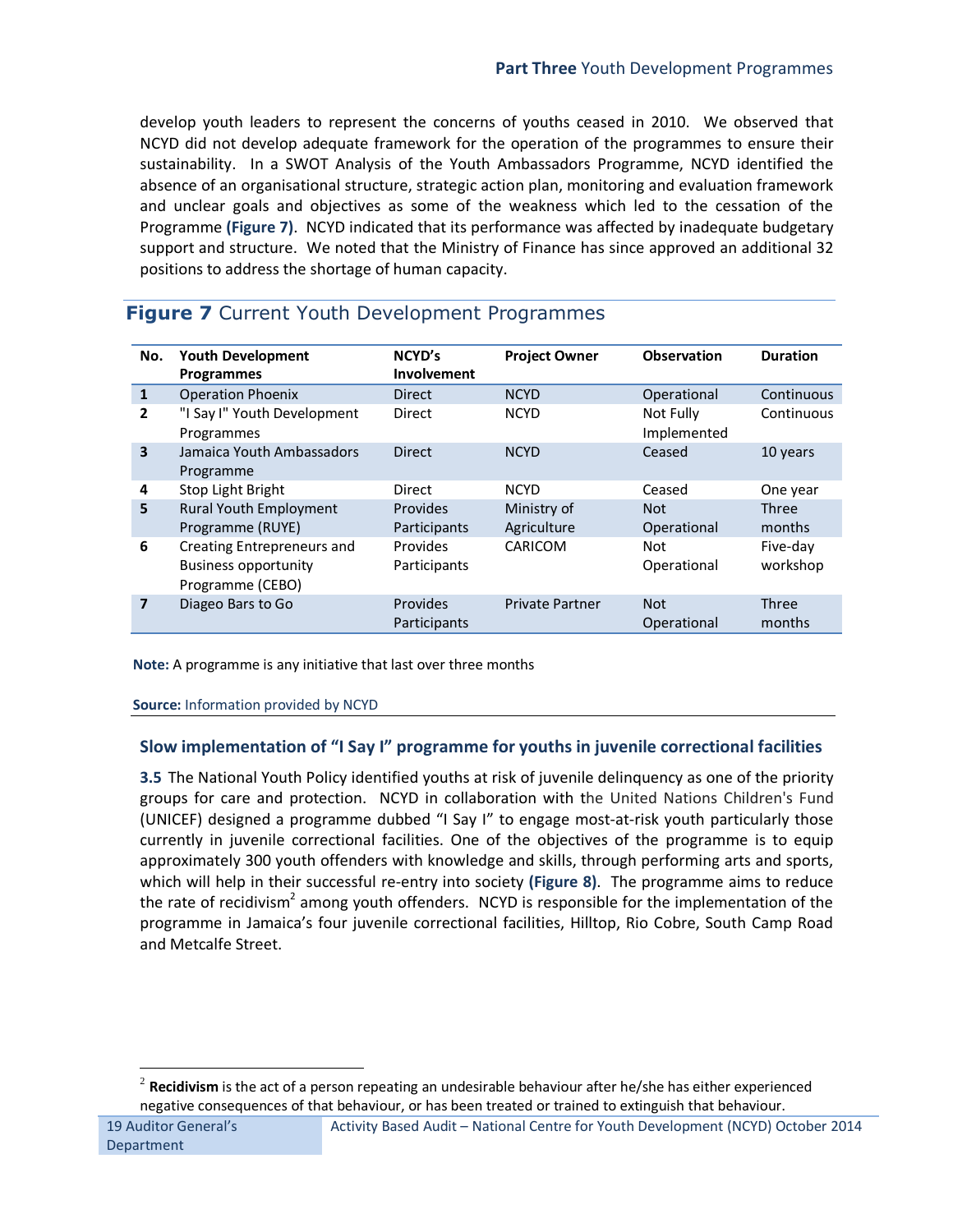| No.         | "I Say I" Objectives                                                                                                                                                                         | <b>Outcome</b> |
|-------------|----------------------------------------------------------------------------------------------------------------------------------------------------------------------------------------------|----------------|
| $\mathbf 1$ | To equip approximately 300 youth offenders with knowledge and skills<br>(using arts and sports therapy) that will help them to be more successful in<br>the re-entry into mainstream society | Completed      |
|             | To sensitize and mobilize youth offenders to the creative arts and sports<br>industries as viable career development opportunities                                                           | Not achieved   |
| 3           | To implement a standardized institution tailored youth centric programme<br>to engage youth offenders                                                                                        | Not achieved   |
| 4           | To facilitate training of Department of Corrections, NCYD and NGO<br>personnel in youth engagement: life skills education through creative arts<br>and sports methodologies.                 | Not achieved   |

# **Figure 8** "I Say I" programme objectives not realized

#### **Source:** Information provided by NCYD

**3.6** UNICEF committed \$10 million in grant funding to the programme over a two year period commencing December 2012. NCYD received a total of \$5 million up to February 2013 to offset, among other things, the cost of preparing an empowerment toolkit, creative arts and sports training manual and a baseline performance framework system report<sup>3</sup> (Appendix 2). In November 2013, NCYD procured musical equipment at cost of \$93,000 and UNICEF further donated sport equipment to facilitate the execution of the programme. We observed that some of the equipments were allocated to the four juvenile facilities and some remained in the possession of NCYD **(Appendix 3)**. NCYD informed us that the equipment are being used in the facilities' on-going juvenile rehabilitation programmes. However, we found that NCYD is yet to commence the required training of staff, correctional and probation officers to deliver the programme's contents to the juveniles in a more structured manner to ensure sustainability.

**3.7** We also observed that NCYD formed a technical advisory committee to monitor the programme and provide expert technical advice to ensure key programme objectives are met. However, we found no evidence that the committee actually met as NCYD did not present the minutes of the Committee meetings, despite requested. NCYD only provided a list of the committee members who purportedly attended a meeting on November 16, 2012.

### **Operation Phoenix - Youth Information Centres (YIC)**

**3.8** The operation of Youth Information Centres (YIC) emerged as a Youth Empowerment and Participation Programme called "Operation Phoenix" in 2003 **(Figure 9)**. YICs provide services and training opportunities geared towards youth career development. YICs also promote the awareness of youth related issues through various programmes and initiatives; and provide an environment where young people can access information and guidance on a wide range of social issues and intervention programmes. YICs cater to "unattached" dysfunctional youths between the ages 15 to 24, who are faced with socio-economic challenges. These youths are considered as "at risk" because their lifestyle and or living conditions render them vulnerable to particular circumstances. These are mainly youths who are either not in school, not employed, or not in any vocational training.

<span id="page-19-0"></span> <sup>3</sup> **Baseline Report** includes the related instruments, templates, indicators and mechanisms, which will be used to drive the continued development and implementation of the programme. The objective of the Baseline Report is to develop a performance framework, with accompanying recommendations, to effectively monitor and evaluate the programme's outputs, outcomes and impact on beneficiaries.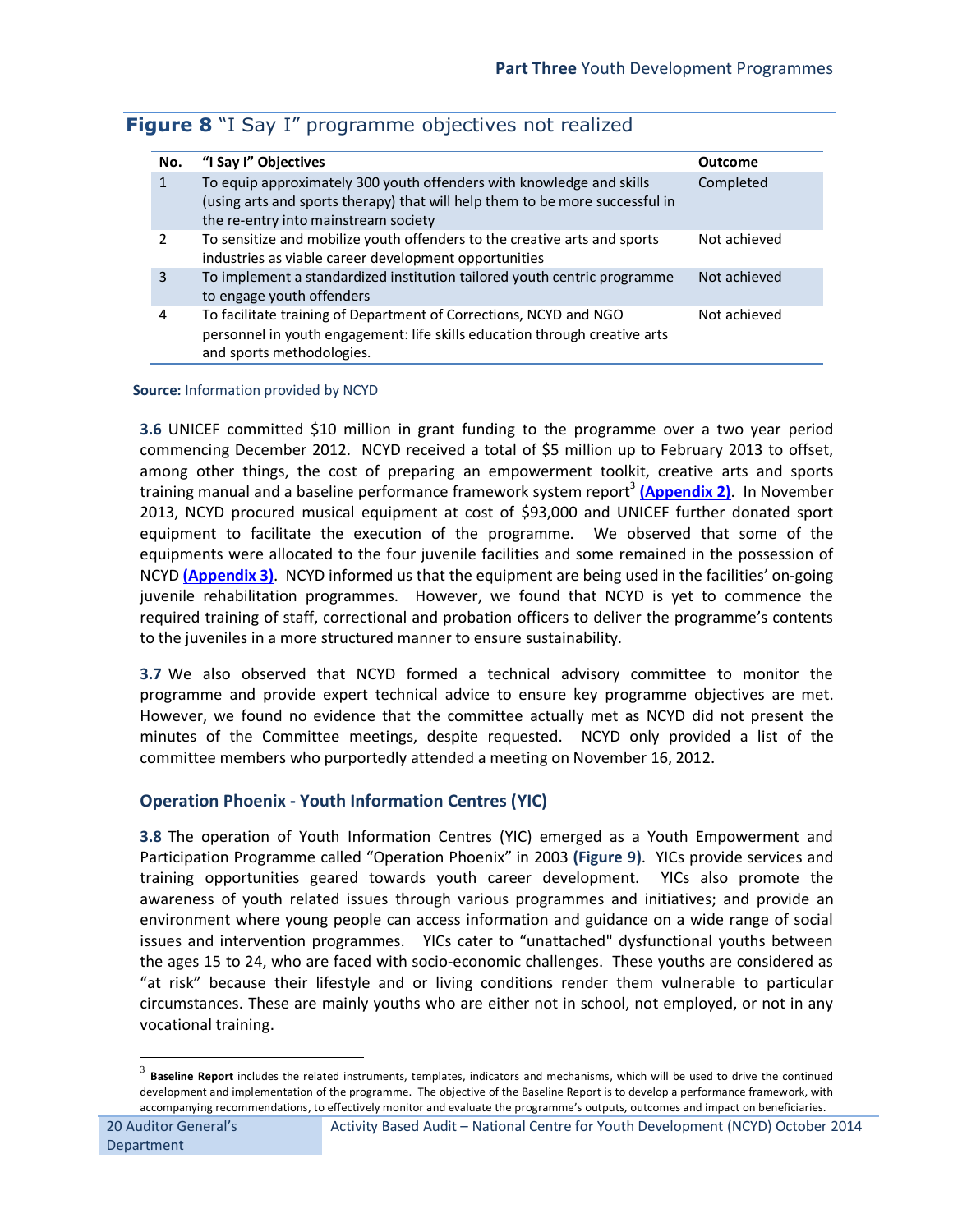

# **Figure 9 Youth Information Centre (YIC)**

**Note: Picture 1** - Young people using the computers at the Portmore YIC **Picture 2** - Front View of the Clarendon YIC **Picture 3** - YIC in Spanish Town under construction

**Source:** AuGD file photos

### **NCYD did not assess the impact of YICs on unattached youths**

**3.9** NCYD is not systematically assessing, evaluating and reporting on the impact of YICs on young people in Jamaica. Information obtained from NCYD showed that over the five-year period, 2009 to 2013, a cumulative total of 237,890 young people utilized services and accessed training provided by six YICs. NCYD did not provide the usage data for Westmoreland and Manchester YICs, which became operational in 2012 **(Figure 10)**. YICs offer computer and internet services free of charge and provide skills training in entrepreneurship, computing, resume and proposal writing. Youths also participate in cultural, healthy lifestyle, male mentorship, counselling, homework assistance programmes and youth empowerment sessions hosted by YICs. YICs also referred youths to various educational and training agencies such as the National Youth Service (NYS) and HEART Trust/NTA.

| <b>YICs</b>   | Year             | <b>Total</b> | %      | 2013         | 2012   | 2011   | 2010   | 2009   |
|---------------|------------------|--------------|--------|--------------|--------|--------|--------|--------|
| Portmore      | <b>July 2003</b> | 36,636       | 15%    | 7,247        | 6.777  | 5,599  | 8,801  | 8,212  |
| St. Mary      | Nov. 2003        | 21,498       | 9%     | 6,091        | 1,167  | 2,633  | 4,107  | 7,500  |
| Kingston      | <b>July 2006</b> | 24,149       | 10%    | N/A          | 3,969  | 2,957  | 5,786  | 11,437 |
| Portland      | June 2007        | 103.084      | 43%    | 19.943       | 17,515 | 17,743 | 19.705 | 28.178 |
| St. James     | Mar. 2009        | 24.268       | 10%    | 3,791        | 2,667  | 3,094  | 6,510  | 8,206  |
| Saint Ann     | Aug. 2010        | 28.249       | 12%    | 12.034       | 5.801  | 4.839  | 5,575  | N/A    |
| Westmorland   | Jan. 2014        | N/A          | $\sim$ | N/A          | N/A    | N/A    | N/A    | N/A    |
| Manchester    | June 2013        | Not Provided |        | Not provided | N/A    | N/A    | N/A    | N/A    |
| Clarendon     | May 2014         | N/A          |        | N/A          | N/A    | N/A    | N/A    | N/A    |
| St. Elizabeth | June 2014        | N/A          |        | N/A          | N/A    | N/A    | N/A    | N/A    |
| <b>Total</b>  |                  | 237.884      | 100%   | 49.106       | 37.896 | 36.865 | 50.484 | 63.533 |

# **Figure 10 YICs usage 2009 to 2013**

<span id="page-20-0"></span>**Note:** Operations at the YIC in Kingston ceased since in January 2013, due to locations issues. There was a 65 per cent fall in the usage pattern between 2009 and 2012.

**Source:** Information provided by NCYD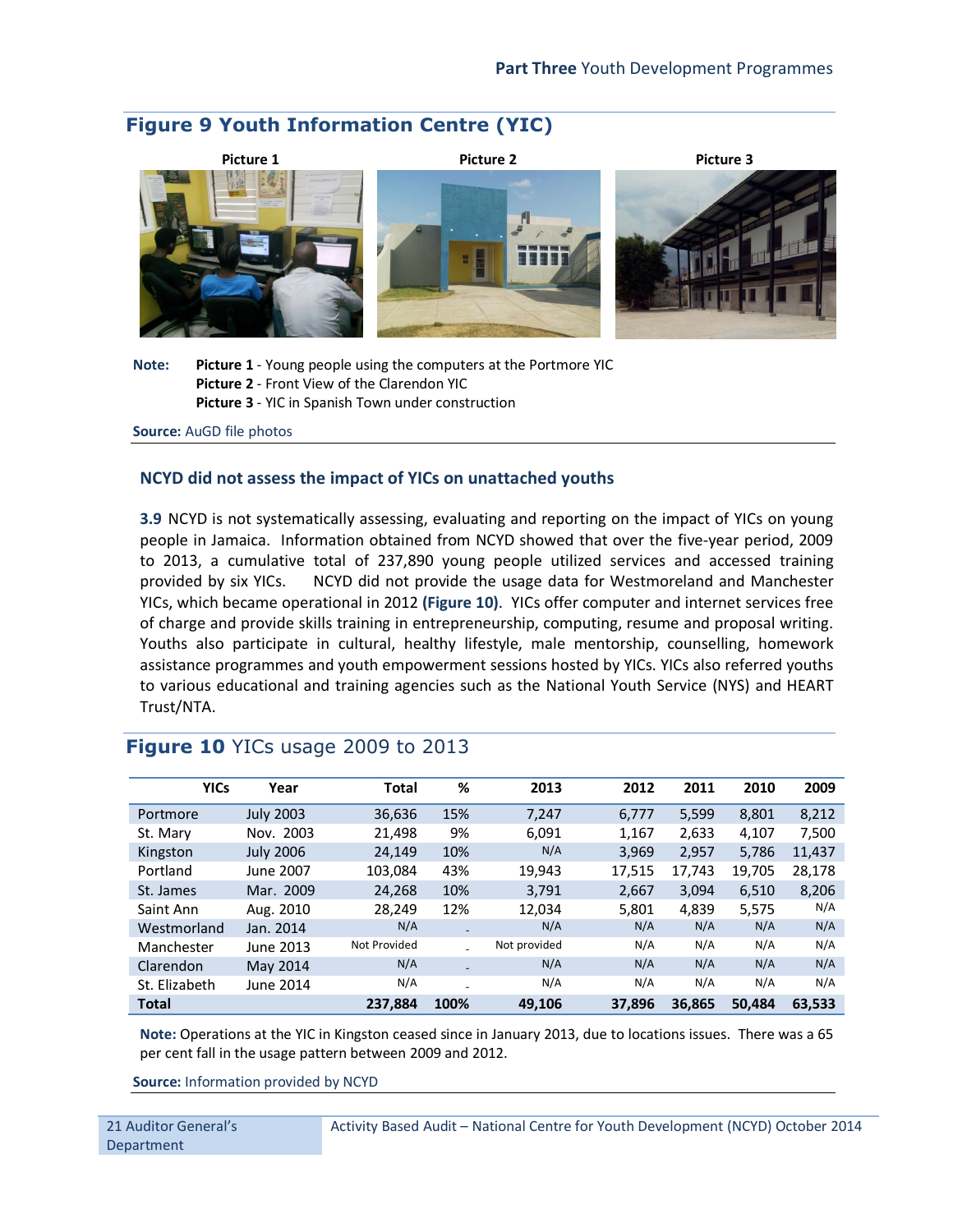**3.10** NCYD did not maintain disaggregated data detailing the number of users who accessed the different training programmes and services and those referred to various agencies over the period. We observed instances in which YICs submit this information, in their monthly reports, to NCYD; however, there is no evidence that NCYD collated and analysed the data to measure the impact of the various programmes on beneficiaries and monitor the progress of those referred to various agencies. As such, we were unable to determine how NCYD satisfies itself that YICs were achieving the intended objective to empower young people to attain their maximum potential.

**3.11** Such analysis could also aid NCYD in its own decision making process. For example, NCYD would be able to capitalize on programmes and services, which show greater participation and impact based on data analyses. We note with interest that Portland YIC recorded the highest number of user participation annually over the period. However, there is no evidence that NCYD conducted any assessment of this high usage pattern with a view to implement similar strategies at the other YICs.

**3.12** NCYD established the first two YICs in Portmore and Saint Mary in July and November 2003 respectively. Since then, NCYD established eight other YICs in the parish capitals of Saint Elizabeth, Saint James, Saint Ann, Westmoreland, Manchester, Portland, Clarendon and Kingston. An evaluation and impact assessment of the Portmore and Saint Mary YICs was done in August 2004. Since then, no other evaluation and impact assessment was done for YICs. Two other YICs are under construction in Spanish Town and Hanover at a contract value of \$70.5 million and \$39.6 million respectively.

### **Testing of Operations Model for YIC partially implemented**

**3.13** NCYD and the Inter-American Development Bank (IADB) designed an Operations Model that would provide a standard approach for the operation of all YICs. NCYD did not present the cost for the Operations Model. The model focuses on improvements in processes, outputs and outcomes and relies on qualitative as well as quantitative data. As shown in **Figure 11**, the document outlined seven strategic directions. Among the strategic directions were the implementation of systems for monitoring, outcomes evaluation and impact assessment.

# **Figure 11** YIC Operation Model Strategic Objectives

| No. | <b>Strategic Directions</b>                                       | <b>Results</b>      |
|-----|-------------------------------------------------------------------|---------------------|
|     | Provision of information on YIC operations and empowerment        | Not Implemented     |
|     | Institutional Strengthening and Capacity Building                 | Not Implemented     |
| 3   | Interface and Integration of Related User Services                | Not Implemented     |
| 4   | Technical Support systems; Information technology & Communication | Not Implemented     |
| 5   | Partnerships and Networking for sustainability                    | Not Implemented     |
| 6   | Implementation of Monitoring & Evaluation System                  | Testing implemented |
|     | <b>Outcomes Evaluation and Impact Assessment</b>                  | Not Implemented     |

**Note:** NCYD only commenced testing the recording procedures under the Monitoring and Evaluation System at all YICs June and July 2014.

<span id="page-21-0"></span>**Source:** YIC Operations Model (Strategic Framework for Action) June 2013 – March 2014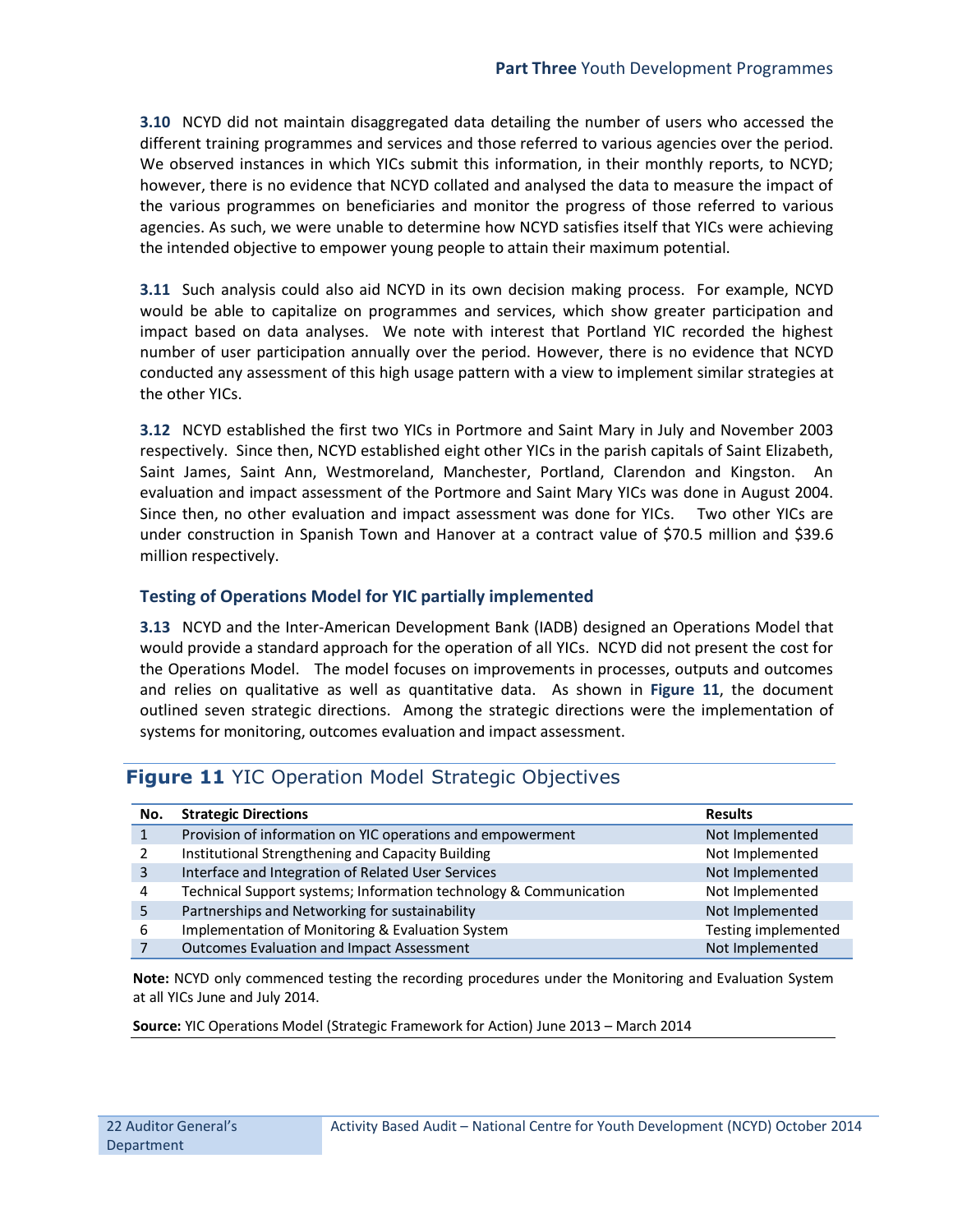**3.14** NCYD was to test the Operations Model's seven strategic directions at two pilot sites, Portland and Saint Ann, following which, an outcome evaluation and impact assessment should be conducted to determine the final design of the YIC Operations Model and the overall Framework for the operation of YICs. The pilot intervention was scheduled to be conducted over eight months, August 2013 to March 2014. However, NCYD did not implement the testing of the Operations Model at the two pilot locations. However, **Figure 11** also shows that NCYD only commenced the new recording procedures under the Monitoring and Evaluation System at all YICs in June and July 2014. Consequently, YICs remained without a standard operational framework due to the delay in the testing and subsequent implementation of the full Operations Model.

**3.15** The new recording procedures require all YIC users to complete a registration form that captures relevant data of each user. In addition, users must sign the daily register and indicate the type of service or programme they accessed. This would allow NCYD to monitor and assess YICs usage pattern for the various services and programmes.

### **YICs are attracting youths particularly males**

**3.16** Our analysis of YICs usage patterns shows more male than female users. For example, two YICs Portland and Saint Ann recorded a total usage of 31,977 in 2013. Of this amount, 17,807 (56 per cent) were males; while, 14,170 (44 per cent) were females. We were not able to analyse the gender usage patterns over the five-year period, 2009-10 to 2013-14, for all YICs as NCYD did not present the complete set of data. However, analysis of information obtained from new recording system which commenced in June 2014, shows a total usage of 6,340 users at six YICs up to July 31, 2014. Of the 6,340 users, 3878 (61 per cent) were males; while, 2,462 (39 per cent) were females **(Figure 12)**.

| <b>Youth Information Centres</b> | Service usage | <b>Male</b> | Female |
|----------------------------------|---------------|-------------|--------|
| Manchester                       | 568           | 234         | 334    |
| Portland                         | 2176          | 1575        | 601    |
| Portmore                         | 904           | 622         | 282    |
| St. Ann                          | 1160          | 583         | 577    |
| St. James                        | 1037          | 527         | 510    |
| St. Mary                         | 495           | 337         | 158    |
| <b>Total</b>                     | 6340          | 3878        | 2462   |
| Percentage                       | 100%          | 61%         | 39%    |

# **Figure 12** YICs usage June 10 to July 31, 2014

<span id="page-22-0"></span>**Source:** AuGD analysis of YICs data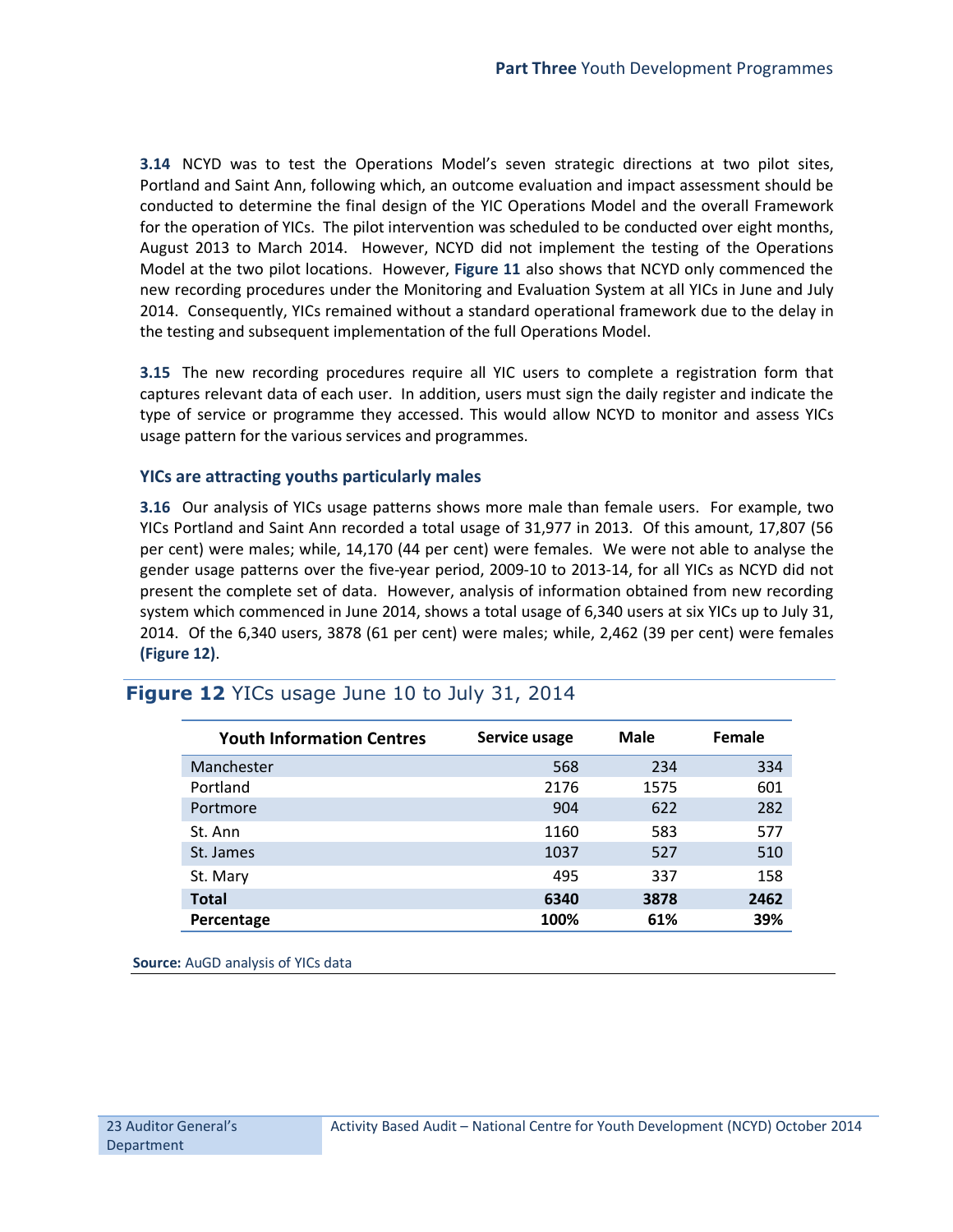### **More youths, particularly males, visited YICs for free computer and internet services**

**3.17** Further analysis of the information obtained from new recording system shows that of the total usage of 6,340 users at six YICs, 3,962 (63 per cent) visited the YICs to use the free computer and internet services; with 2,829 (71 per cent) of those being males. The number of youths who visited the centres for administration support, youth empowerment sessions, cultural arts and sports training and for counselling and referrals, represents a combined fifteen per cent. The other twenty one per cent did not indicate the type of services they accessed **(Figure 13)**.



## **Figure 13** Analysis of service usage at six YICs for June and July 2014

#### **Note:**

i. The new monitoring and evaluation recording register captures relevant data of each user including the type of service they require or programme they attended. Between June and July 2014, of the 6,595 users who visited the Manchester, Portland, Portmore, Saint Ann, Saint James, and Saint Mary YICs, 3,966 (60 per cent) visited the YICs to use the free computer and internet services.

### **Source:** YIC new monitoring and evaluation recording register

### **Youths appreciate services provided by YICs**

**3.18** We interviewed 10 youths, eight males and two females, at the Portmore YIC. Each of the youth, aged between 16 and 23, was asked how the YIC benefits them. All 10 respondents noted that they appreciate the services provided by the YIC. Three of the youths informed us that they visited the YIC every day; while three others visited once every week. Three others visited regular or not regular and one was a first time user. We observed that most of the youths visited the YIC to use the free computer and internet services **(Figure 14)**.

<span id="page-23-1"></span><span id="page-23-0"></span>**3.19** One of the youths explained, "I have been using the Centre since 2008 and it has been good and has benefitted me tremendously. I benefited from the use of the internet because back in high school I had SBA to do and I didn't have access to a computer at home or internet or printer. All of my SBAs were done here. I had the assistance of the Centre in male mentorship programme. I was a part of a creative arts movement that began here. As a matter of a fact, I am now the director of that movement."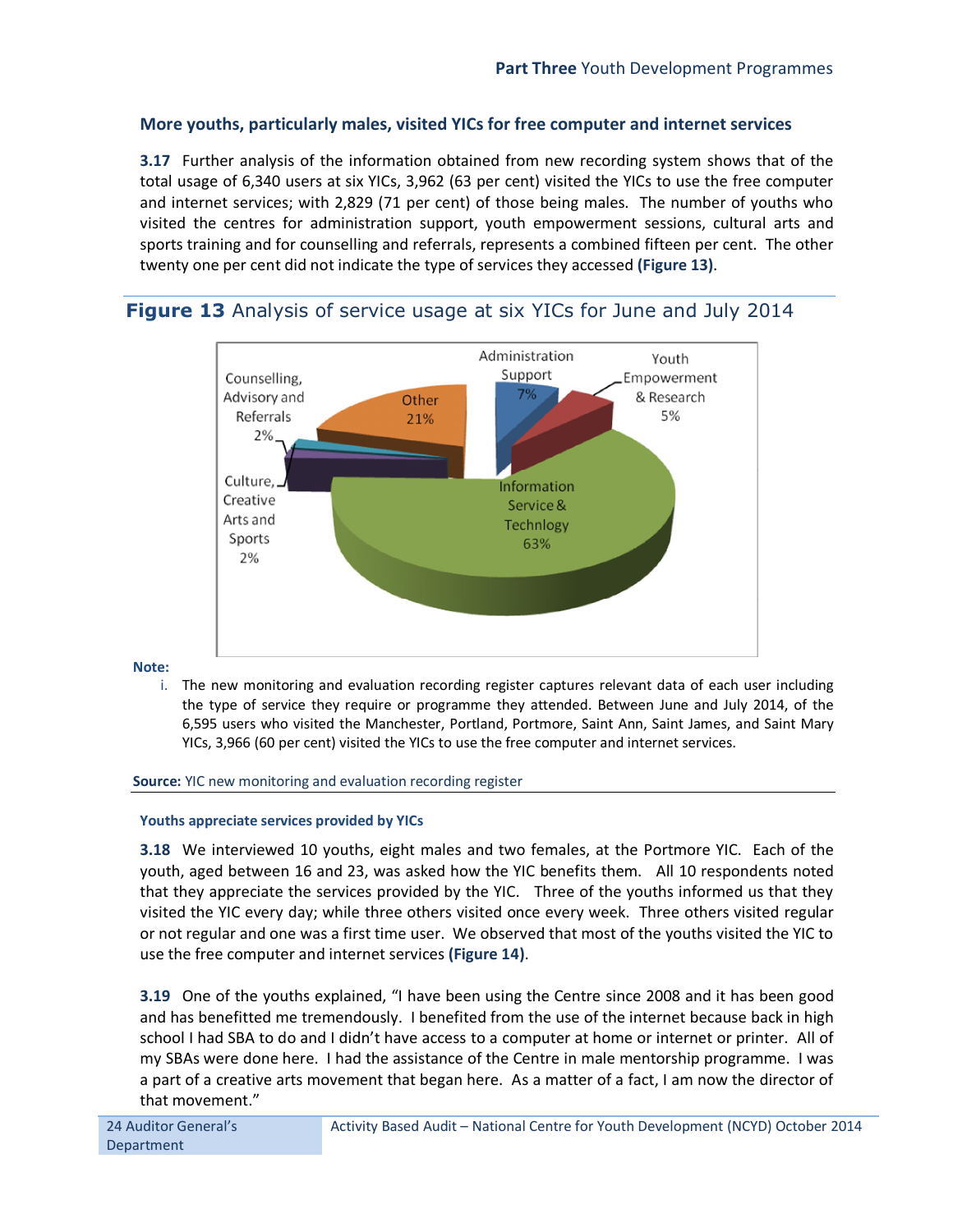# Figure 14 Youths respond to Question – How does the YIC benefit you?

| No.            | User's<br>Name | Age | <b>Address</b>                                    | <b>Usage patter</b>                         | Users' responses                                                                                                                                                                                                                                                                                                                                                                                                                                                                                                                                       |
|----------------|----------------|-----|---------------------------------------------------|---------------------------------------------|--------------------------------------------------------------------------------------------------------------------------------------------------------------------------------------------------------------------------------------------------------------------------------------------------------------------------------------------------------------------------------------------------------------------------------------------------------------------------------------------------------------------------------------------------------|
| $\mathbf{1}$   | Male 1         | 21  | Edgewater,<br>Portmore                            | Everyday                                    | "I use the Centre because it provides a lot of opportunity. For example,<br>it provides help with typing my resume', printing and I use the<br>computer. I want to be enrolled in HEART to do electrical.                                                                                                                                                                                                                                                                                                                                              |
| $\overline{2}$ | Male 2         | 16  | Edgewater,<br>Portmore                            | Regular                                     | "I am always here because it benefits me a lot in terms of my schooling.<br>Most times I have to research things and I don't have the internet at<br>home so I have to come and use the Centre to research, do assignments,<br>print. Also, the Centre provides me with guidance and helps me with<br>counseling."                                                                                                                                                                                                                                     |
| 3              | Male 3         | 21  | Portmore                                          | Once or twice<br>every week                 | "I have been using the Centre since 2008 and it has been good and has<br>benefitted me tremendously. I benefited from the use of the internet<br>because back in high school I had SBA to do and I didn't have access to a<br>computer at home or internet or printer. All of my SBAs were done here.<br>I also had the assistance of the Centre in male mentorship programme. I<br>was a part of a creative arts movement that began here. As a matter of<br>fact, I am now the director of that movement. I love the support I get<br>from the YEO." |
| 4              | Male 4         | 22  | Portmore                                          | Regular - Four<br>or five times<br>per week | "Because of the computer Center, I am in a Job and can able to socially<br>responsible, have a good conversation with people. I learn how to<br>prepare resume and prepare from interviews. I learn about behaviour<br>modification and get male mentorship here and learn how to use the<br>computer.                                                                                                                                                                                                                                                 |
| 5              | Male 5         | 17  | Bridgeview,<br>Portmore                           | Everyday                                    | "I am using the Centre for 14 years now. The Centre educated me a lot<br>and I get rehabilitation and learn how to use the computer, use books. I<br>like the A/c, furniture. I have light and water here. I use the Centre to<br>do resume'. I come to the centre and learn Photoshop, Technical<br>Drawing and other things. The Centre is good for me. It's a very warn,<br>cold normal place."                                                                                                                                                     |
| 6              | Male 6         | 23  | Bridgeport,<br>Portmore                           | Everyday                                    | "The Youth Centre benefits me a lot because it keeps me out of trouble<br>and helps motivate me. I learn and experience a lot, like surfing the net<br>and playing video games. I meet other people and new faces. It means a<br>lot to me. "                                                                                                                                                                                                                                                                                                          |
| 7              | Male 7         | 21  | Old Harbour<br>Bay. Now<br>staying in<br>Portmore | Once every<br>week                          | I use the Information Centre for mostly printing and the internet is free<br>and we get 30 minutes to do what ever we have constructive to do and<br>we can get more time if we really have something really important to<br>do.'                                                                                                                                                                                                                                                                                                                      |
| 8              | Male 8         | 17  | Spanish<br>Town                                   | Once a week                                 | "To me this Centre is a place where I realize a lot of benefits and<br>because there is no Youth Information Centre at Spanish Town, I come<br>to Portmore at least once a week to use the Centre. I am privilege to<br>have access to the YEO calendar where I can see the events per year and<br>ask for more details on particular events. Even this month (July) I was<br>able go to the Clarendon Youth Information Centre for the youth and<br>technology forum. So to me it has been very beneficial."                                          |
| 9              | Female 1       | 23  | Hellshire<br>Portmore                             | First time                                  | "I use the Centre to research. I know about the Centre through NYS and<br>this is my first time using the Centre."                                                                                                                                                                                                                                                                                                                                                                                                                                     |
| 10             | Female 2       | 15  | Cumberland,<br>Portmore                           | Not often                                   | "I come to the Centre to use it for the performing arts practice - drama,<br>singing dance."                                                                                                                                                                                                                                                                                                                                                                                                                                                           |

**Note:** During our site visit at the Portmore Youth Information Centre, Friday July 25, 2014, we interviewed users and asked how the Centre benefits them. Ten of the respondents were tape-recorded and the responses were slightly modified for grammar and punctuation. However, the essence of their responses was not changed. Other youths expressed similar views.

**Source:** Responses from users of the Portmore YIC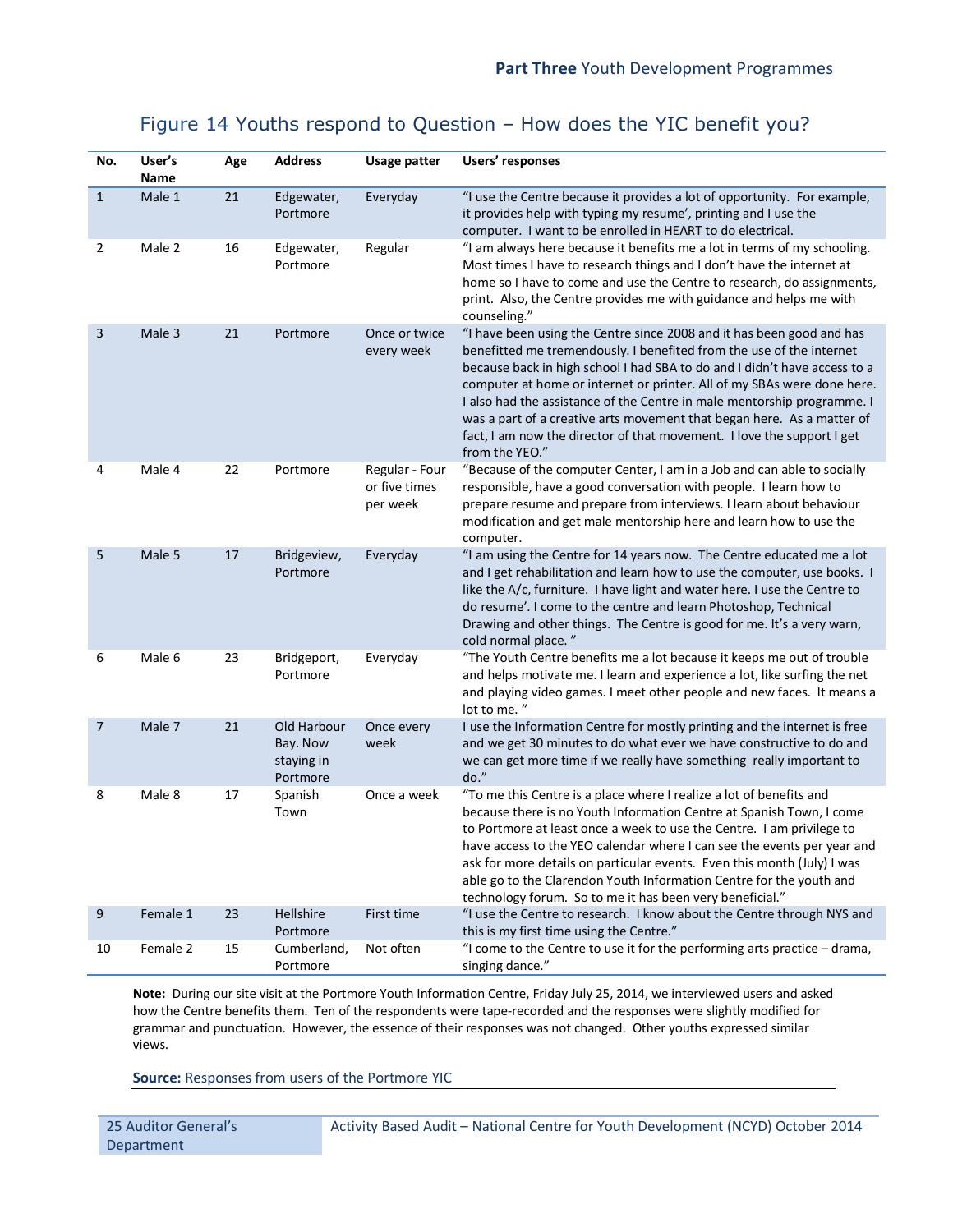# **Appendices**

# **Appendix 1** National Youth Policy Focal Areas, Goals, Priority Groups and Strategic Objectives

<span id="page-25-1"></span><span id="page-25-0"></span>

| <b>GOAL</b>                                                                                                                                                         | <b>PRIORITY GROUPS</b>                                                                                                                                                                                                          | <b>STRATEGIC OBJECTIVES</b>                                                                                                                                                                                                                                                                                                                                                                                                                                                                                                                                                                                                                                                                                                                                             |  |  |
|---------------------------------------------------------------------------------------------------------------------------------------------------------------------|---------------------------------------------------------------------------------------------------------------------------------------------------------------------------------------------------------------------------------|-------------------------------------------------------------------------------------------------------------------------------------------------------------------------------------------------------------------------------------------------------------------------------------------------------------------------------------------------------------------------------------------------------------------------------------------------------------------------------------------------------------------------------------------------------------------------------------------------------------------------------------------------------------------------------------------------------------------------------------------------------------------------|--|--|
| <b>Living Environments</b>                                                                                                                                          |                                                                                                                                                                                                                                 |                                                                                                                                                                                                                                                                                                                                                                                                                                                                                                                                                                                                                                                                                                                                                                         |  |  |
| The development of supportive families<br>and communities that provide youth with<br>an environment conducive to their<br>positive development and well-being.      | • Youth exposed to domestic<br>violence<br>• Youths living on the streets<br>• Youths living alone<br>• Single-parent households<br>headed by youth<br>• Youth in rural, underserved<br>parishes                                | To promote the strengthening of<br>families to provide a supportive<br>environment for youth development.<br>To promote strengthening of<br>community programmes to support<br>families.<br>To advocate for a culture supportive of<br>youth development                                                                                                                                                                                                                                                                                                                                                                                                                                                                                                                |  |  |
| <b>Education and Training</b>                                                                                                                                       |                                                                                                                                                                                                                                 |                                                                                                                                                                                                                                                                                                                                                                                                                                                                                                                                                                                                                                                                                                                                                                         |  |  |
| All youth completing secondary level<br>education and acquiring the skills to<br>enable them to be prepared for<br>livelihood, self-development and<br>citizenship. | • Out of school youth<br>• Teen mothers<br>• Youth with disabilities<br>• Boys, especially in poor rural<br>areas<br>• Students with special needs<br>Youth in institutional care                                               | To promote universal access to quality<br>secondary education<br>To advocate for an education system<br>that is relevant to the needs of youth<br>and potential employers.<br>To foster participation of students in<br>the administration of their institutions.<br>To facilitate increased access to quality<br>training opportunities in skills relevant<br>to the global market place and use of<br>cultural and indigenous products.<br>To develop and implement a<br>programme for identifying and<br>supporting youth with special needs<br>To develop and implement strategies<br>to improve male performance up to<br>the secondary level and matriculation<br>to the tertiary level.<br>To promote schools as community<br>empowerment points and safe zones. |  |  |
| <b>Employment and Entrepreneurship</b>                                                                                                                              |                                                                                                                                                                                                                                 |                                                                                                                                                                                                                                                                                                                                                                                                                                                                                                                                                                                                                                                                                                                                                                         |  |  |
| An environment which promotes the<br>creation of opportunities for employment<br>and an environment that promotes<br>entrepreneurship.                              | • Rural Youths<br>• Young women<br>• Youths with disabilities<br>• Youth infected and affected by<br>HIV/AIDS<br>• Youths working on the streets<br>. Youth with certification from<br>HEART/NTA and other training<br>agencies | To increase the employability of youth<br>To increase the number of employment<br>opportunities for youth<br>To foster an environment conducive to<br>creation of opportunities for self-<br>employment.                                                                                                                                                                                                                                                                                                                                                                                                                                                                                                                                                                |  |  |
| Health                                                                                                                                                              |                                                                                                                                                                                                                                 |                                                                                                                                                                                                                                                                                                                                                                                                                                                                                                                                                                                                                                                                                                                                                                         |  |  |
| All young people embrace healthy<br>lifestyles and enjoy optimum physical and<br>mental health                                                                      | • Youth at risk of early<br>pregnancy, substance misuse,<br>HIV and other STIs<br>• Younger and underserved rural                                                                                                               | To create through advocacy networks,<br>a supportive policy environment that<br>fosters positive health outcomes.<br>To improve knowledge, influence<br>attitudes and selected priority health                                                                                                                                                                                                                                                                                                                                                                                                                                                                                                                                                                          |  |  |
| Auditor General's                                                                                                                                                   |                                                                                                                                                                                                                                 | Activity Rased Audit - National Centre for Youth Development (NCYD) October 20                                                                                                                                                                                                                                                                                                                                                                                                                                                                                                                                                                                                                                                                                          |  |  |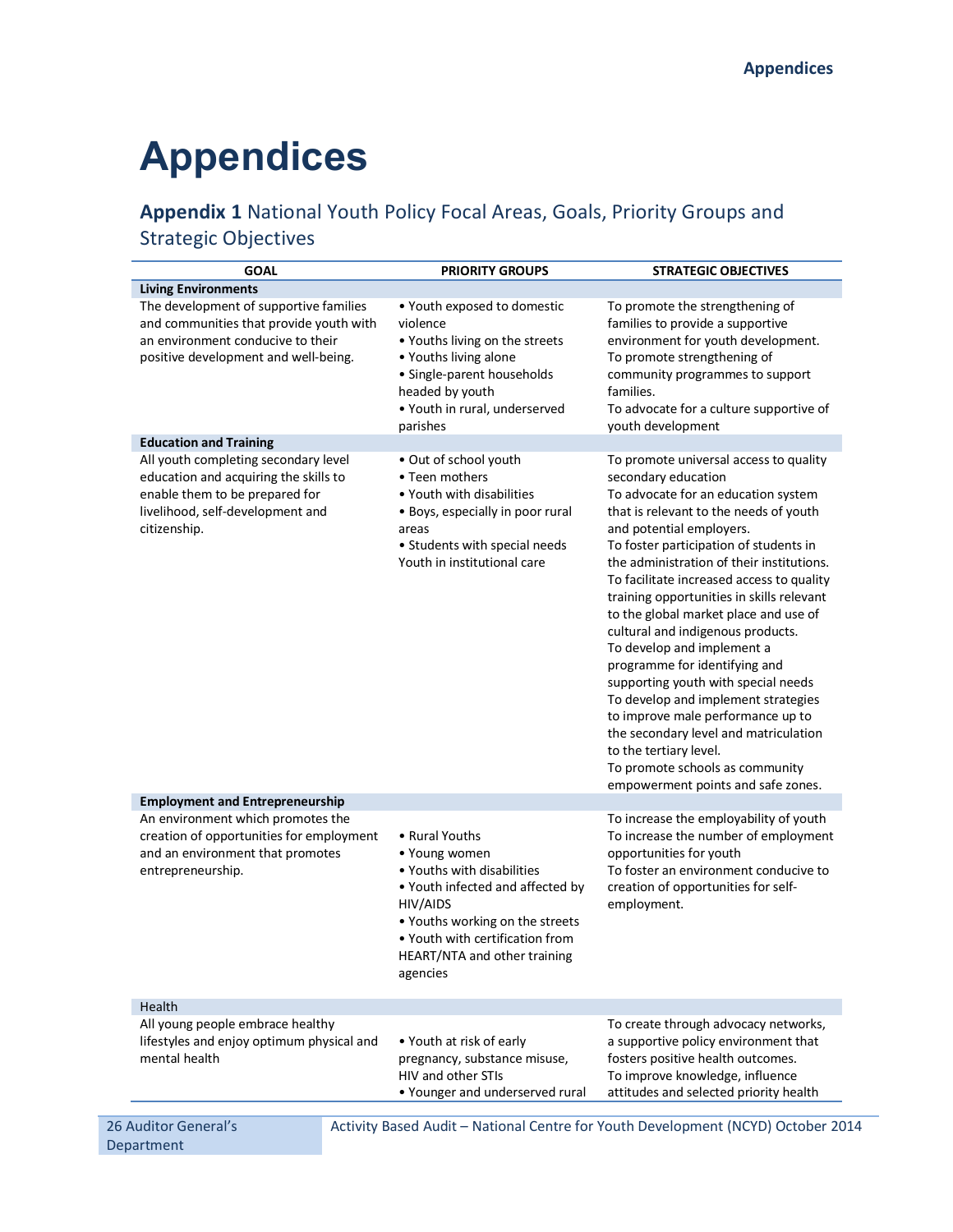## **Appendices**

| <b>GOAL</b>                                                                                                                                                      | <b>PRIORITY GROUPS</b>                                                                                                                                                                                                                                                            | <b>STRATEGIC OBJECTIVES</b>                                                                                                                                                                                                                                                                                                                                                                                                                         |  |  |
|------------------------------------------------------------------------------------------------------------------------------------------------------------------|-----------------------------------------------------------------------------------------------------------------------------------------------------------------------------------------------------------------------------------------------------------------------------------|-----------------------------------------------------------------------------------------------------------------------------------------------------------------------------------------------------------------------------------------------------------------------------------------------------------------------------------------------------------------------------------------------------------------------------------------------------|--|--|
|                                                                                                                                                                  | vouth<br>. Youth in institutional care<br>• Adults influential in young<br>people's lives and responsible for<br>the implementation of youth<br>focused health activities                                                                                                         | practices and behaviours.<br>To improve access to and quality of<br>health services.                                                                                                                                                                                                                                                                                                                                                                |  |  |
| Participation and Empowerment                                                                                                                                    |                                                                                                                                                                                                                                                                                   |                                                                                                                                                                                                                                                                                                                                                                                                                                                     |  |  |
| The development of a culture that allows<br>for the full participation of youth in the<br>social, spiritual, economic and political<br>processes of the society. | • Youth not affiliated<br>• Youth with disabilities<br>• Youth infected and affected by<br>HIV/AIDS                                                                                                                                                                               | To enhance the capacities of young<br>people to participate in societal<br>processes<br>To provide spaces and opportunities to<br>increase participation<br>To enhance cultural dynamism through<br>enhanced opportunity for creative<br>expression and unique Jamaican<br>talents.                                                                                                                                                                 |  |  |
| Care and Protection                                                                                                                                              |                                                                                                                                                                                                                                                                                   |                                                                                                                                                                                                                                                                                                                                                                                                                                                     |  |  |
| The creation of a society that provides<br>care and protection to those youth whose<br>care and protection rights have been<br>compromised.                      | • Street Youth<br>. Youth in institutional care<br>(foster care, children's homes,<br>places of safety, correctional or<br>other)<br>• Youth at risk of juvenile<br>delinquency<br>. Youth with special needs,<br>physical and mental disabilities<br>• Rural disadvantaged youth | To prevent those at risk from needing<br>care and protection<br>To advocate for the provision of the<br>highest quality services for those that<br>are in need of care and protection<br>To facilitate the successful<br>reintegration of all youths who are in<br>special care with their family and the<br>society.<br>To advocate for full implementation of<br>the provisions of the National Plan of<br>Action for Juvenile Justice in Jamaica |  |  |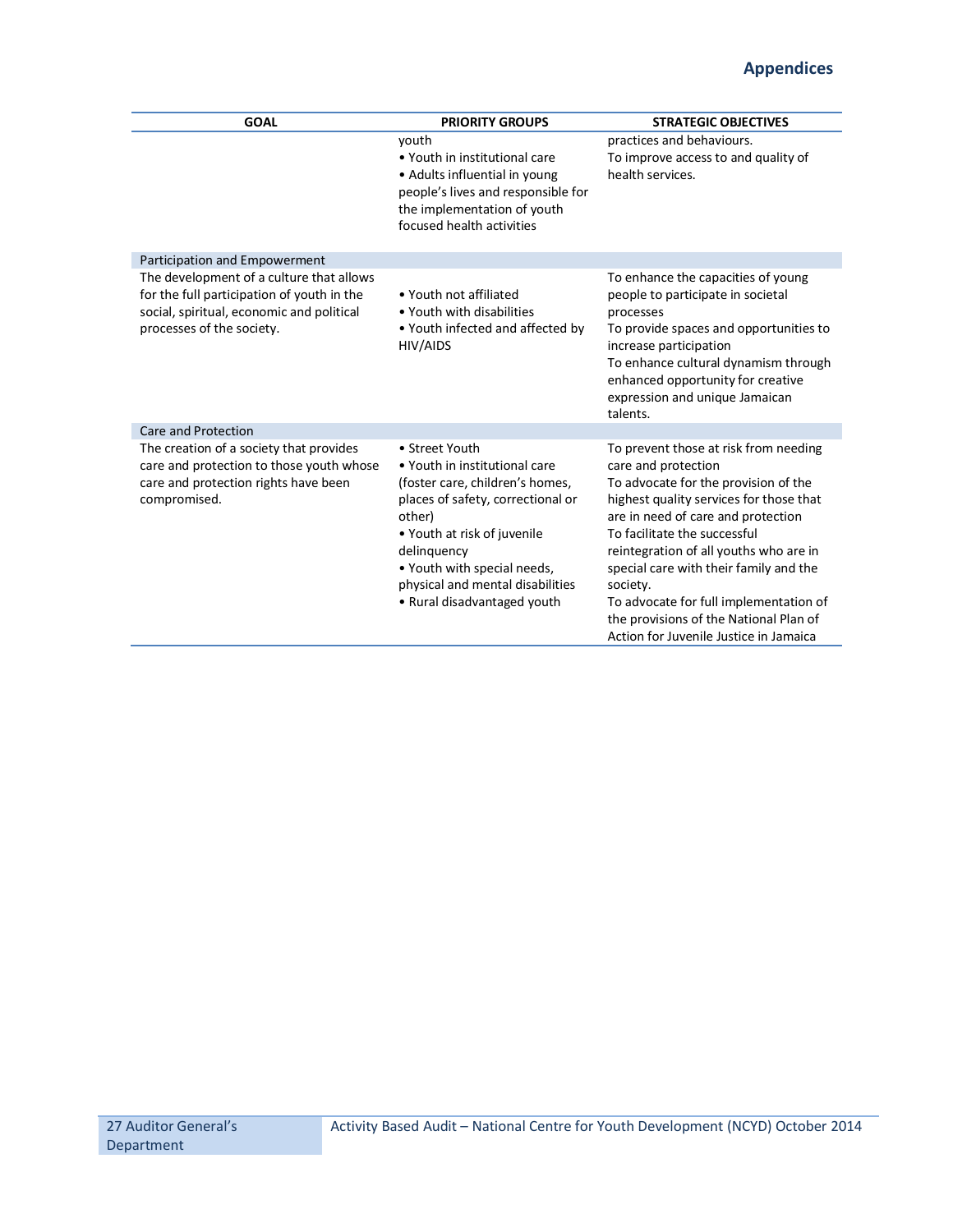# **Appendix 2** "I Say I" Expenditure

| <b>Description</b>                                                               | Date       | Amount (\$)    |
|----------------------------------------------------------------------------------|------------|----------------|
| To provide conference facilities for the NCYD's strategic planning retreat 2012  | 7/11/2012  | 174,549.00     |
| To provide conference facilities for the NCYD's strategic planning retreat 2012  | 7/11/2012  | 80,000.00      |
| First payment of 50% for the NCYD/UNICEF in youthalizing potential               | 26/11/2012 | 1,576,750.00   |
| campaign. This includes: An Empowerment Toolkit, Creative Arts & Sports          |            |                |
| Manual, Baseline Performance Framework System and Technical Advisory             |            |                |
| Meeting                                                                          |            |                |
| Second payment of 30% for the NCYD/UNICEF in youthalizing potential              | 6/12/2012  | 946,050.00     |
| campaign as indicated above.                                                     |            |                |
| Final payment of 20% for the NCYD/UNICEF in youthalizing potential               | 12/2/2013  | 630,700.00     |
| campaign.                                                                        |            |                |
| To provide Art supplies for the UNICEF "I Say I" youthalising potential creative | 22/4/2013  | 350,000.00     |
| art programme                                                                    |            |                |
| 20% retention held by UNICEF for the creative arts manual & youth                | 9/4/2013   | 440,000.00     |
| empowerment toolkit                                                              |            |                |
| Banner for the "I Say I" campaign                                                | 15/3/2013  | 7,000.00       |
| Facilitation services for the youthalising potential baseline sensitization &    | 15/3/2013  | 43,350.00      |
| mobilization meeting                                                             |            |                |
| Catering services for the baseline sensitization & mobilization meeting          | 15/3/2013  | 39,500.00      |
| Workshop                                                                         | 15/3/2013  | 3,500.00       |
| To provide final edits & layout of the Arts & Sports Youth Manual.               | 8/12/2013  | 470,000.00     |
| To conduct training of trainers workshop for the Department of Corrections       |            |                |
| Officers and youth practitioners.                                                |            |                |
| For the provision of editing services for the youth development engagement       | 10/1/2013  | 276,000.00     |
| toolkit                                                                          |            |                |
| Stationery                                                                       | 31/10/2013 | 650.00         |
| <b>TOTAL</b>                                                                     |            | \$5,038,049.00 |

<span id="page-27-0"></span>**Source:** Information provided by NCYD